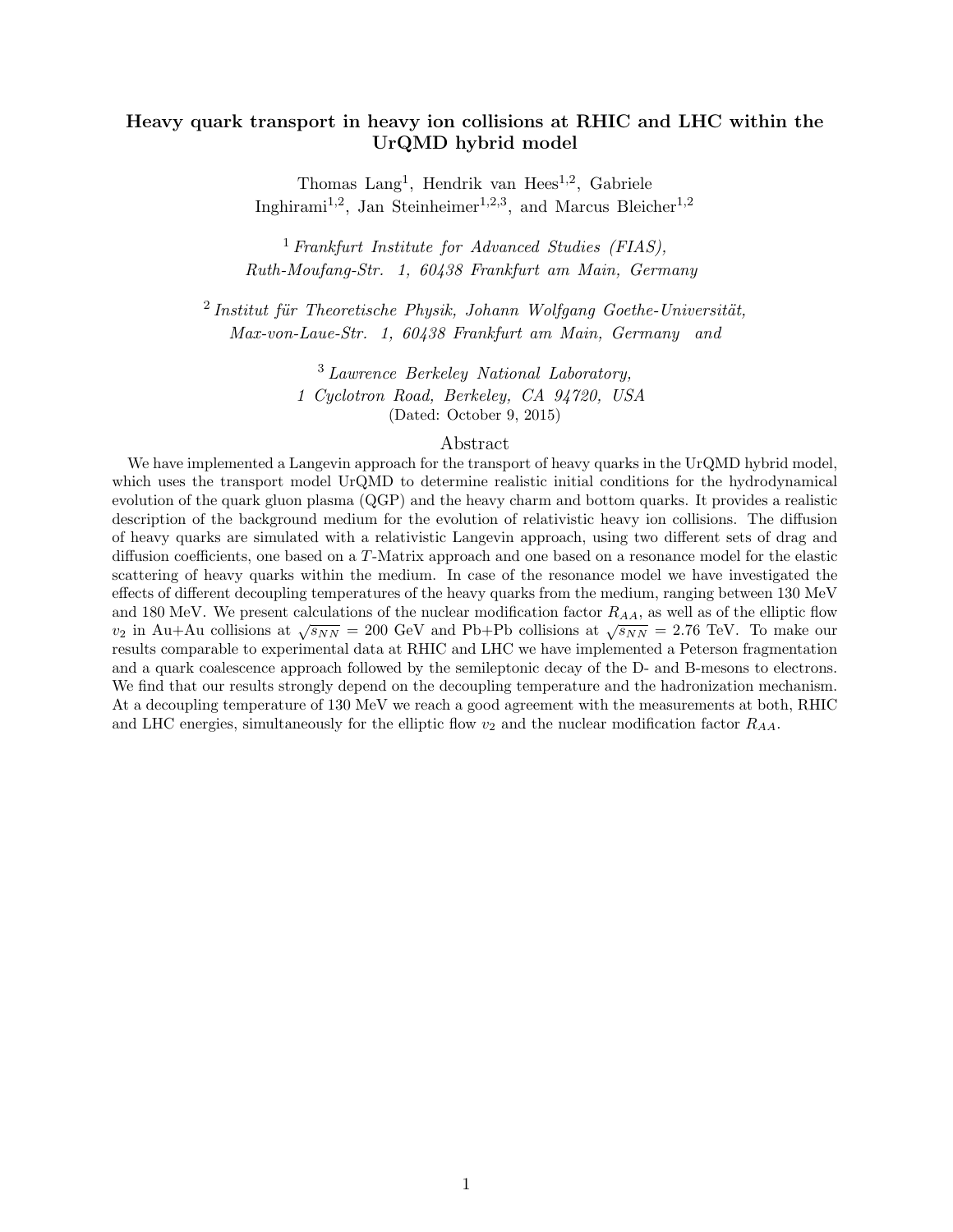# I. INTRODUCTION

One major goal of ultra-high-energy heavy-ion physics is to recreate the phase of deconfined quarks and gluons (the Quark Gluon Plasma, QGP) as it might have existed a few microseconds after the Big Bang. Various experimental facilities have been built to explore the properties of this QGP experimentally, while on the theory side a multitude of (potential) signatures and properties of the QGP have been predicted [\[1–](#page-23-0)[3\]](#page-23-1).

Heavy quarks are an ideal probe for the QGP. They are produced in the beginning of the collision in hard processes and therefore probe the created medium during its entire evolution. When the system cools down they hadronize, and their decay products can finally be detected. By investigating heavy-quark observables we can thus explore the interaction processes within the hot and dense medium. Two of the most interesting observables are the nuclear modification factor,  $R_{AA}$ , and the elliptic flow,  $v_2$ . Experimentally, the nuclear modification factor shows a large suppression of the open heavy-flavor particles' spectra at high transverse momenta  $(p_T)$  compared to the findings in pp collisions. This indicates a high degree of thermalization also of the heavy quarks with the bulk medium consisting of light quarks and gluons and perhaps, at the later stages of the fireball evolution, the hot and dense hadron gas. The measured large elliptic flow,  $v_2$ , of open heavy-flavor mesons and the non-photonic single electrons or muons from their semileptonic decay underlines this interpretation because it indicates that heavy quarks take part in the collective motion of the bulk medium. A quantitative analysis of the degree of thermalization of heavy-quark degrees of freedom in terms of the microscopic scattering processes may lead to an understanding of the mechanisms underlying the large coupling strength of the QGP and the corresponding transport properties.

In this paper we explore the medium modification of heavy-flavor  $p_T$  spectra, using a hybrid model, consisting of the Ultra-relativistic Quantum Molecular Dynamics (UrQMD) model [\[4,](#page-23-2) [5\]](#page-23-3) and a full  $(3+1)$ -dimensional ideal hydrodynamical model  $[6, 7]$  $[6, 7]$  to simulate the bulk medium. The heavy-quark propagation in the medium is described by a relativistic Langevin approach [\[8\]](#page-23-6). Similar studies have recently been performed in a thermal fireball model with a combined coalescence-fragmentation approach [\[8](#page-23-6)[–14\]](#page-23-7), in an ideal hydrodynamics model with a lattice-QCD EoS [\[15,](#page-23-8) [16\]](#page-23-9), in a model from Kolb and Heinz [\[17\]](#page-23-10), in the BAMPS model [\[18,](#page-23-11) [19\]](#page-23-12), the MARTINI model [\[20\]](#page-23-13) as well as in further studies and model comparisons [\[21–](#page-23-14)[25\]](#page-23-15).

The use of hybrid models (as the UrQMD hybrid model used here) provides a major step forward as compared to simplified parametrizations of the temperature and flow. It provides a realistic and well established background, particularly initial conditions for the hydrodynamical evolution of the medium. Additionally, it also includes event-by-event fluctuations and has been shown to describe well many collective properties of relativistic heavy-ion collisions. For the heavyquark propagation we apply a Langevin approach during the hydrodynamical evolution of the hot and dense medium, employing drag and diffusion coefficients from two effective models for elastic scattering between heavy quarks and light quarks and gluons based on (a) an effective heavy-quark model and the formation of D- or B-meson like resonances in the QGP [\[26,](#page-23-16) [27\]](#page-23-17) or (b) a Dirac-Brueckner-T-matrix evaluation of the corresponding cross sections based on static heavy-quark potentials from lattice QCD [\[9\]](#page-23-18). The hadronization of the heavy quarks to D- or B-mesons is described with a fragmentation or coalescence approach. Within this framework we investigate the effects of using different drag and diffusion coefficients, different freeze-out temperatures of heavy flavors on the heavy-quark observables as well as different hadronization descriptions and compare the results with the experimental data from the Relativistic Heavy Ion Collider (RHIC) and the Large Hadron Collider (LHC).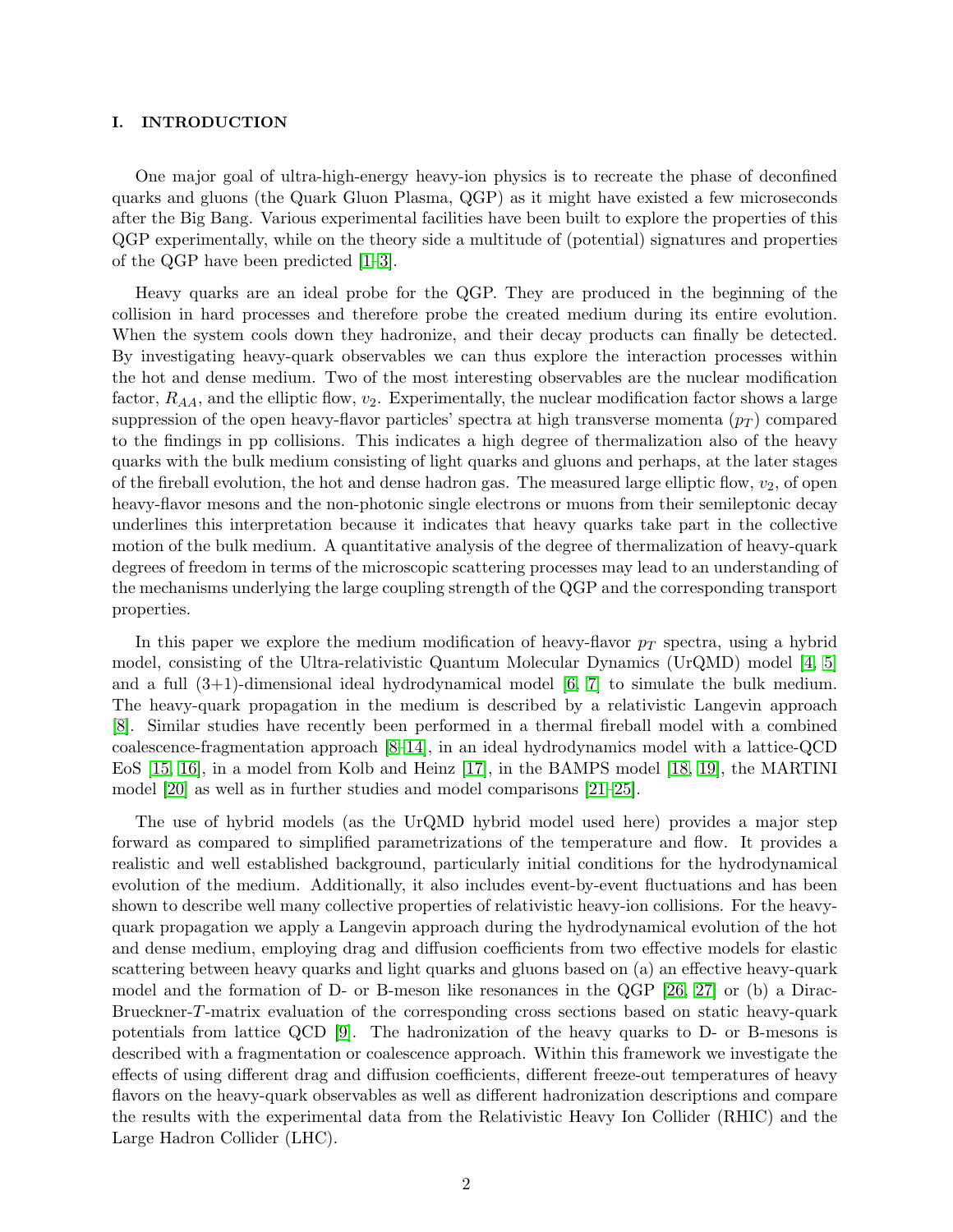#### II. THE URQMD HYBRID MODEL

To extract information on the interaction of heavy quarks with the medium one ideally applies a well tested model for the (collective) dynamics of the bulk matter. In heavy-ion collisions the medium is by no means homogeneous. Rather it is a locally and event-by-event fluctuating, fast expanding system. In our calculation we employ the state of the art UrQMD hybrid model for the description of the expanding background. This model has been developed in the past years to combine the advantages of hadronic transport theory and ideal fluid dynamics [\[28\]](#page-23-19). To account for the non-equilibrium dynamics in the very early stage of the collision in the hybrid model, the UrQMD cascade [\[4,](#page-23-2) [5\]](#page-23-3) is used to calculate the initial states of the heavy ion collisions each to be used in a subsequent hydrodynamical evolution [\[29\]](#page-23-20). In the present study, the transition from the UrQMD initial state to the hydrodynamical evolution takes place at a time  $t = 0.5$  fm, which, for RHIC and LHC energies, can be considered an appropriate value to reproduce the bulk properties of the fluid as measured in experiments [\[30\]](#page-23-21) within hydrodynamical models. The energy, baryon number, and momenta of all particles within UrQMD are mapped onto a spatial grid for the hydrodynamic evolution including event-by-event fluctuations. The full (3+1)-dimensional ideal hydrodynamic evolution is performed using the SHASTA algorithm [\[6,](#page-23-4) [7\]](#page-23-5). We solve the equations for the conservation of energy and momentum and for the conservation of the baryonic charge. With  $T^{\mu\nu}$  denoting the relativistic energy-momentum tensor the corresponding equations read

$$
\partial_{\mu}T^{\mu\nu} = 0,\tag{1}
$$

and for the baryon four-current  $N^{\mu}$ 

$$
\partial_{\mu}N^{\mu} = 0. \tag{2}
$$

To transfer all particles back into the UrQMD model, an approximate iso-proper-time transition is chosen (see [\[31\]](#page-23-22) for details). Here, we apply the Cooper-Frye prescription [\[32\]](#page-23-23) and transform to particle degrees of freedom via

<span id="page-2-0"></span>
$$
E\frac{\mathrm{d}N}{\mathrm{d}^3p} = g_i \int_{\sigma} \mathrm{d}\sigma_{\mu} \, p^{\mu} f(x, p). \tag{3}
$$

Here  $d\sigma_{\mu} = (d^3x, 0, 0, 0)$  is the hypersurface normal. In Eq. [\(3\)](#page-2-0)  $f(x, p)$  are the Bose- and Fermidistribution functions and  $g_i$  the degeneracy factors for the different particle species. After the "particlization" the evolution proceeds in the hadronic cascade (UrQMD), where final re-scatterings and decays are calculated until all interactions cease and the system decouples. However, since below the decoupling temperature we let the D and B mesons propagate without further hadronic interactions, this final part of the evolution does not affect the  $v_2$  and  $R_{AA}$  observables. A more detailed description of the hybrid model including parameter tests and results can be found in [\[28\]](#page-23-19). A comparison to the results employing the non-approximated hypersurface can be found in [\[33\]](#page-23-24).

# III. HEAVY-QUARK DIFFUSION

The diffusion of a "heavy particle" in a medium consisting of "light particles" can be described with a Fokker-Planck equation [\[9,](#page-23-18) [21,](#page-23-14) [26,](#page-23-16) [34–](#page-23-25)[37\]](#page-23-26). Here one approximates the collision term of the corresponding Boltzmann equation, which in turn can be mapped into an equivalent stochastic Langevin equation.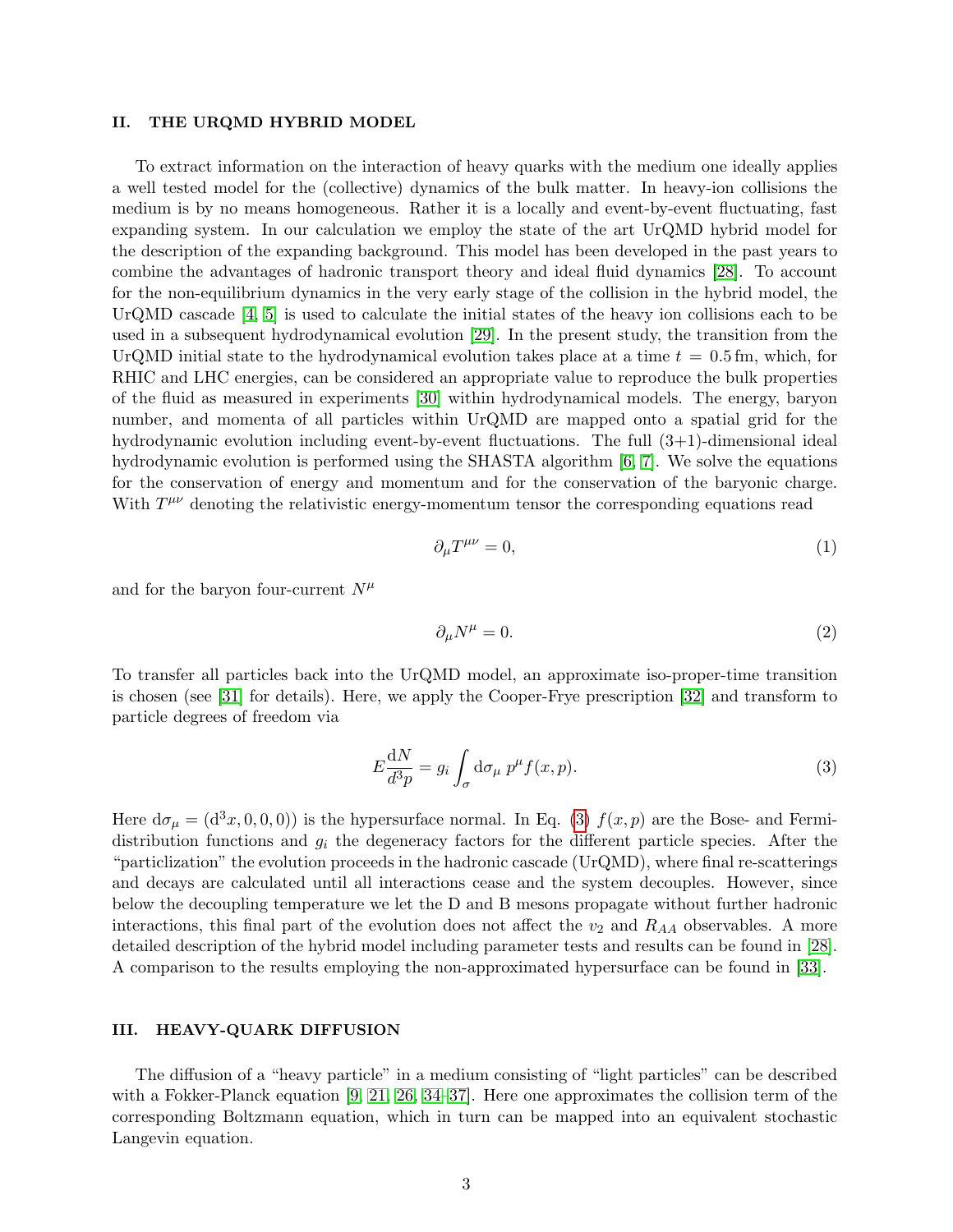### <span id="page-3-3"></span>A. Relativistic Langevin approach

In the relativistic realm such a Langevin process reads

<span id="page-3-0"></span>
$$
dx_j = \frac{p_j}{E} dt,
$$
  
\n
$$
dp_j = -\Gamma p_j dt + \sqrt{dt} C_{jk} \rho_k.
$$
\n(4)

Here dt is the time step in the Langevin calculation,  $dx_j$  and  $dp_j$  are the coordinate and momentum changes in each time-step,  $E = \sqrt{m^2 + p^2}$ , and Γ is the drag or friction coefficient. The covariance matrix,  $C_{jk}$ , of the fluctuating force is related to the diffusion coefficients, as we shall see below. Both Γ and  $C_{jk}$  depend on  $(t, x, p)$  and are defined in the (local) rest frame of the fluid. The  $\rho_k$ are Gaussian-normal distributed random variables. Their distribution function reads

<span id="page-3-1"></span>
$$
P(\rho) = \left(\frac{1}{2\pi}\right)^{3/2} \exp\left(-\frac{\rho^2}{2}\right)
$$
 (5)

with  $\rho = (\rho_1, \rho_2, \rho_3)$ . The fluctuating force  $F_i^{(\text{fl})}$  $j^{(1)}$  thus obeys

$$
\left\langle F_j^{(\text{fl})}(t) \right\rangle = 0, \quad \left\langle F_j^{(\text{fl})}(t) F_k^{(\text{fl})}(t') \right\rangle = C_{jl} C_{kl} \delta(t - t'). \tag{6}
$$

It is important to note that with these specifications the random process is not yet uniquely determined since one has to specify, at which momentum argument the covariance matrix  $C_{jk}$  has to be taken to define the stochastic time integral in [\(4\)](#page-3-0). As we shall derive now, the demand that the Brownian particle reaches the correct equilibrium-phase-space distribution in the longtime limit of the stochatic process, leads to dissipation-fluctuation relations between the drag and diffusion coefficients [\[38\]](#page-23-27). Another approach is to derive the Fokker-Planck equation that is equivalent to the Langevin process as an approximation of the collision term in the Boltzmann equation and adjust the drag coefficient and the covariance matrix accordingly [\[39\]](#page-23-28). In the following we derive the Fokker-Planck equation for the heavy-quark phase-space distribution function from the Langevin process defined [\(4-](#page-3-0)[6\)](#page-3-1) and use the constraint by the correct long-time equilibrium limit to establish the dissipation-fluctuation relations between the drag and diffusion coefficients for different realizations of the Langevin process.

These realizations are defined by the choice of the stochastic integral implied by the contribution of the stochastic force in the momentum-update rule in [\(4\)](#page-3-0) via a parameter  $\xi \in [0,1]$ , determining the momentum argument in the covariance matrix of the white noise, cf. [\(6\)](#page-3-1)

<span id="page-3-2"></span>
$$
C_{jk} = C_{jk}(t, \mathbf{x}, \mathbf{p} + \xi \mathrm{d}\mathbf{p}).\tag{7}
$$

For  $\xi = 0$ ,  $\xi = 1/2$ , and  $\xi = 1$  the corresponding Langevin processes are called the pre-point Ito, the mid-point Stratonovich-Fisk, and the post-point Ito (or Hänggi-Klimontovich) realization, respectively [\[40\]](#page-23-29).

To derive the Fokker-Planck equation for any choice of  $\xi \in [0,1]$  we consider the time evolution of the average of an arbitrary phase-space function  $g(x, p)$ . To this end we use [\(4\)](#page-3-0) and [\(6\)](#page-3-1) with the momentum argument of  $C_{jk}$  defined in [\(7\)](#page-3-2) to derive the time derivative of this expectation value along the stochastic trajectory of the Brownian particle. To this end we need a Taylor expansion with respect to dx and dp up to 2<sup>nd</sup> order, because the time step is of order  $\mathcal{O}(\sqrt{dt})$  due to the stochastic force:

$$
dg = g(\boldsymbol{x} + d\boldsymbol{x}, \boldsymbol{p} + d\boldsymbol{p}) - g(\boldsymbol{x}, \boldsymbol{p}) = \frac{\partial g}{\partial x_j} dx_j + \frac{\partial g}{\partial p_j} dp_j + \frac{1}{2} \frac{\partial^2 g}{\partial p_j \partial p_k} dp_j dp_k + \mathcal{O}(dt^{3/2}).
$$
 (8)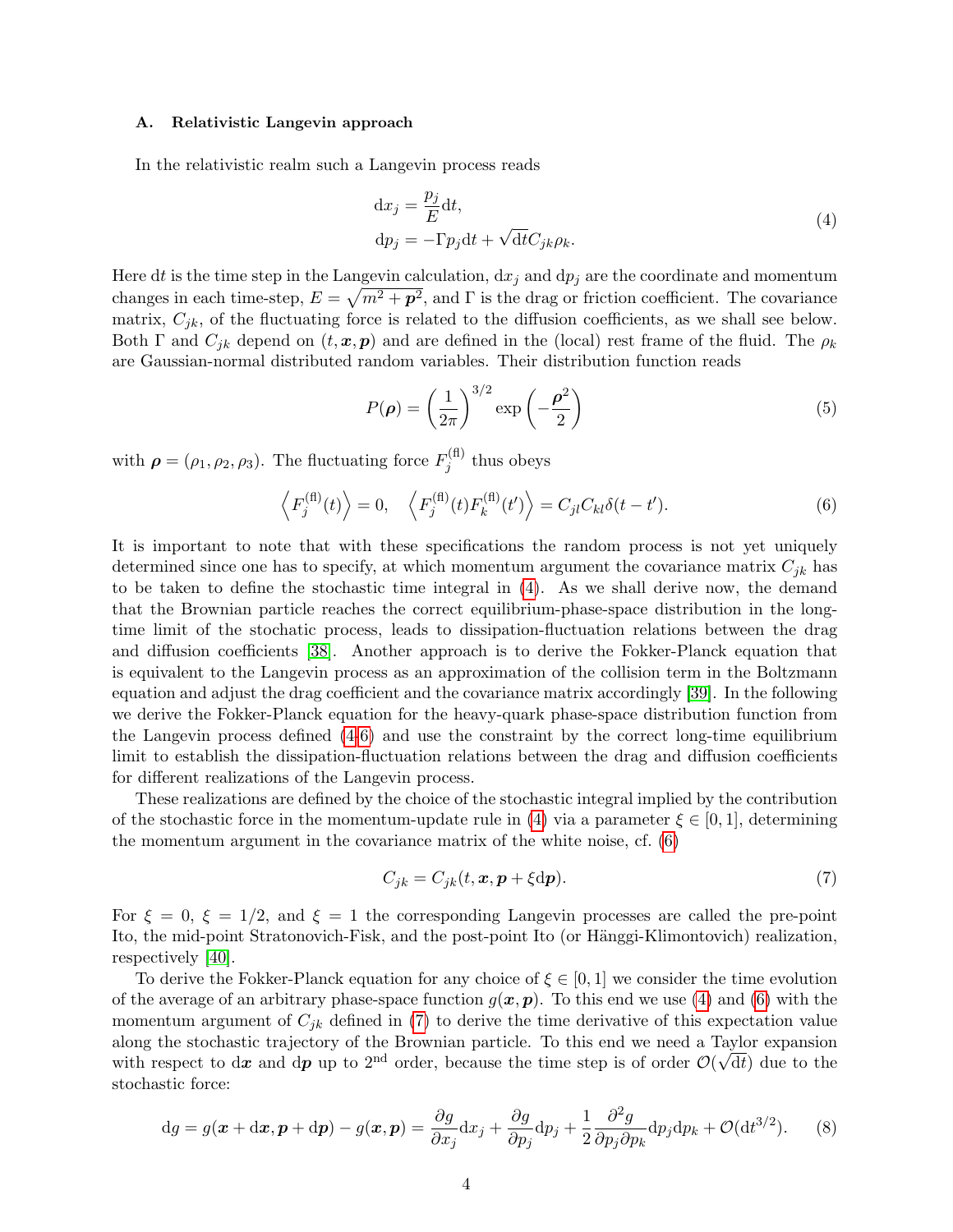Here and in the following we use the Einstein-summation convention, i.e., we sum over repeated indices. Now we have to take the ensemble average of this equation. We consider the three terms on the right-hand side separately, using [\(4-](#page-3-0)[7\)](#page-3-2):

<span id="page-4-0"></span>
$$
\left\langle \frac{\partial g}{\partial x_j} dx_j \right\rangle = \left\langle \frac{\partial g}{\partial x_j} \frac{p_j}{E} dt \right\rangle = \frac{\partial g}{\partial x_j} \frac{p_j}{E} dt,
$$
\n
$$
\left\langle \frac{\partial g}{\partial p_j} dp_j \right\rangle = \left\langle \frac{\partial g}{\partial p_j} \left[ -\Gamma p_j dt + C_{jk} (\mathbf{p} + \xi dp) \xi_k \sqrt{dt} \right] \right\rangle
$$
\n
$$
= \left\langle \frac{\partial g}{\partial p_j} \left[ -\Gamma p_j dt + \left( C_{jk} (\mathbf{p}) \rho_k + \frac{\partial C_{jk} (\mathbf{p})}{\partial p_l} \xi C_{lm} (\mathbf{p}) \rho_k \rho_m \sqrt{dt} \right) \sqrt{dt} \right] \right\rangle \quad (10)
$$
\n
$$
+ \mathcal{O}(\mathrm{d} t^{3/2})
$$
\n
$$
= \frac{\partial g}{\partial p_j} \left[ -\Gamma p_j + \xi \frac{\partial C_{jk} (\mathbf{p})}{\partial p_l} C_{lk} (\mathbf{p}) \right] dt + \mathcal{O}(\mathrm{d} t^{3/2})
$$
\n
$$
\frac{1}{2} \frac{\partial^2 g}{\partial p_j \partial p_k} dp_j dp_k \right\rangle = \frac{1}{2} \frac{\partial^2 g}{\partial p_j \partial p_k} C_{jl} (\mathbf{p}) C_{kl} (\mathbf{p}) dt + \mathcal{O}(\mathrm{d} t^{3/2}). \tag{11}
$$

Combining [\(9-](#page-4-0)[11\)](#page-4-1), we finally obtain

 $/1$ 

<span id="page-4-2"></span><span id="page-4-1"></span>
$$
\langle g(\boldsymbol{x} + d\boldsymbol{x}, \boldsymbol{p} + d\boldsymbol{p}) - g(\boldsymbol{x}, \boldsymbol{p}) \rangle = \left\langle \frac{\partial g}{\partial x_j} \frac{p_j}{E} + \frac{\partial g}{\partial p_j} \left( -\Gamma p_j + \xi \frac{\partial C_{jk}}{\partial p_l} C_{lk} \right) + \frac{1}{2} \frac{\partial^2 g}{\partial p_j \partial p_k} C_{jl} C_{kl} \right\rangle dt + \mathcal{O}(\mathrm{d}t^{3/2}).
$$
\n(12)

Here all momentum arguments of the drag and diffusion coefficients have to be taken at the argument  $p$ . From  $(12)$  via

$$
\langle g(\mathbf{x}, \mathbf{p}) \rangle = \int_{\mathbb{R}^3} d^3 \mathbf{x} \int_{\mathbb{R}^3} d^3 \mathbf{p} f(t, \mathbf{x}, \mathbf{p}) g(\mathbf{x}, \mathbf{p}),
$$
  

$$
\left\langle \frac{d}{dt} g(\mathbf{x}, \mathbf{p}) \right\rangle = \int_{\mathbb{R}^3} d^3 \mathbf{x} \int_{\mathbb{R}^3} d^3 \mathbf{p} \, \partial_t f(t, \mathbf{x}, \mathbf{p}) g(\mathbf{x}, \mathbf{p})
$$
  

$$
\stackrel{(12)}{=} \int_{\mathbb{R}^3} d^3 \mathbf{x} \int_{\mathbb{R}^3} d^3 \mathbf{p} \, f(t, \mathbf{x}, \mathbf{p}) \left[ \frac{\partial g}{\partial x_j} \frac{p_j}{E} + \frac{\partial g}{\partial p_j} \left( -\Gamma p_j + \xi \frac{\partial C_{jk}}{\partial p_l} C_{lk} \right) \right]
$$
  

$$
+ \frac{1}{2} \frac{\partial^2 g}{\partial p_j \partial p_k} C_{jl} C_{kl} \right]
$$
  
(13)

and integrating by part in the final expression it follows immediately that the time evolution of the phase-space distribution function  $f_Q(t, x, p)$  of heavy quarks is given by the Fokker-Planck equation,

$$
\frac{\partial f_Q}{\partial t} + \frac{p_j}{E} \frac{\partial f_Q}{\partial x_j} = \frac{\partial}{\partial p_j} \left( A p_j f_Q \right) + \frac{\partial^2}{\partial p_j \partial p_k} \left( B_{jl} f_Q \right),\tag{14}
$$

where the coefficients  $Ap_j$  and diffusion coefficients,

$$
B_{jk} = B_{kj} = B_0 P_{jk}^{\perp} + B_1 P_{jk}^{\parallel}
$$
  
with  $P_{jk}^{\parallel} = \frac{p_j p_k}{p^2}$ ,  $P_{jk}^{\perp} = \delta_{jk} - \frac{p_j p_k}{p^2}$ . (15)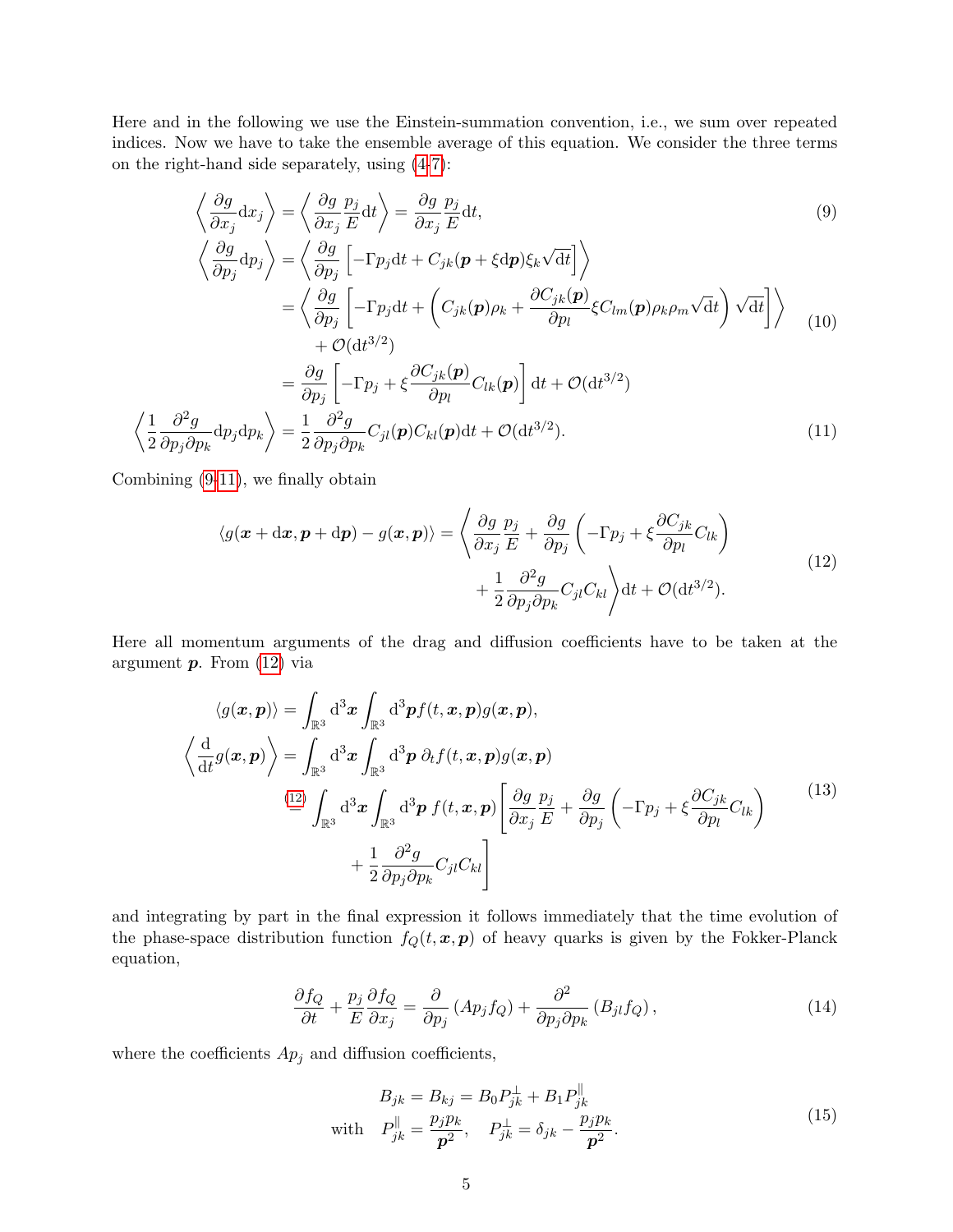for an isotropic medium are related to the pertinent parameters in the Langevin process by

$$
Ap_j = \Gamma p_j - \xi C_{lk} \frac{\partial C_{jk}}{\partial p_l},\tag{16}
$$

<span id="page-5-1"></span>
$$
C_{jk} = \sqrt{2B_0}P_{jk}^{\perp} + \sqrt{2B_1}P_{jk}^{\parallel}.
$$
\n(17)

In<sup>[1](#page-5-0)</sup> the case of a background medium in thermal equilibrium ("heat bath"), the stationary limit should become a Boltzmann-Jüttner distribution with the temperature of the "heat bath". Thus, one typically adjusts the drag coefficient by choosing the longitudinal diffusion coefficient,  $B_1$ , in [\(17\)](#page-5-1) such as to satisfy this asymptotic equilibration condition [\[41\]](#page-23-30), leading to dissipation-fluctuation relations between this diffusion coefficient and the drag coefficient [\[8,](#page-23-6) [21\]](#page-23-14).

It turns out that for  $B_0 = B_1 = D(E)$  and a homogeneous background medium the Boltzmann-Jüttner distribution,

<span id="page-5-2"></span>
$$
f_Q^{(\text{eq})}(\boldsymbol{p}) = \exp\left(-\frac{E}{T}\right), \quad \text{with} \quad E = \sqrt{\boldsymbol{p}^2 + m^2}, \tag{18}
$$

becomes a solution of the corresponding stationary Fokker-Planck equation, if the dissipationfluctuation relation

$$
\Gamma(E)ET - D(E) + T(1 - \xi)D'(E) = 0,
$$
\n(19)

is fulfilled. A straightforward way to achieve the correct asymptotic equilibrium distribution within a relativistic Langevin simulation is to set  $\xi = 1$  (i.e., using the post-point Ito realization), which reduces [\(19\)](#page-5-2) to

$$
D(E) = \Gamma(E)ET.
$$
\n(20)

For applications to heavy-ion collisions we use  $\Gamma$  from underlying microscopic models for heavyquark scattering with light quarks and gluons as detailed below and adjust the diffusion coefficients  $B_0$  (transverse) and  $B_1$  (longitudinal) to

<span id="page-5-3"></span>
$$
B_0 = B_1 = \Gamma ET. \tag{21}
$$

So far we have defined our Langevin process with respect to the (local) rest frame of the background medium. For a medium with collective flow, one has to evaluate the time step in the local rest frame and boost back to the computational frame. For a closer look on the post-point description see section [VII A.](#page-17-0)

For the heavy-quark propagation in the Langevin model we also need transport coefficients. In this work these drag and diffusion coefficients are obtained from two non-perturbative models for elastic heavy-quark scattering, a resonance model, where the existence of D-mesons and B-mesons in the QGP phase is assumed, as well as a T-Matrix approach in which quark-antiquark potentials are used for the calculation of the coefficients in the QGP. They are described in detail in Sec. VIIB and are shown in Fig. [1](#page-6-0) as function of the three-momentum  $|\vec{p}|$  at  $T = 180 \,\text{MeV}$  and in Fig. [2](#page-6-1) as function of the temperature at a fixed three-momentum of  $|\vec{p}| = 0.8 \text{ GeV}$ . In the appendix [VII C](#page-19-0) we compare the two sets of coefficients used in this article with a third one kindly provided by the Nantes group, based on a Hard-Thermal-Loop model.

<span id="page-5-0"></span><sup>1</sup> In numerical studies it has turned out that drag and diffusion coefficients as obtained from microscopic models usually do not lead to the expected long-time stationary limit of the phase-space distribution for the heavy particles when diffusing in an equilibrated background medium.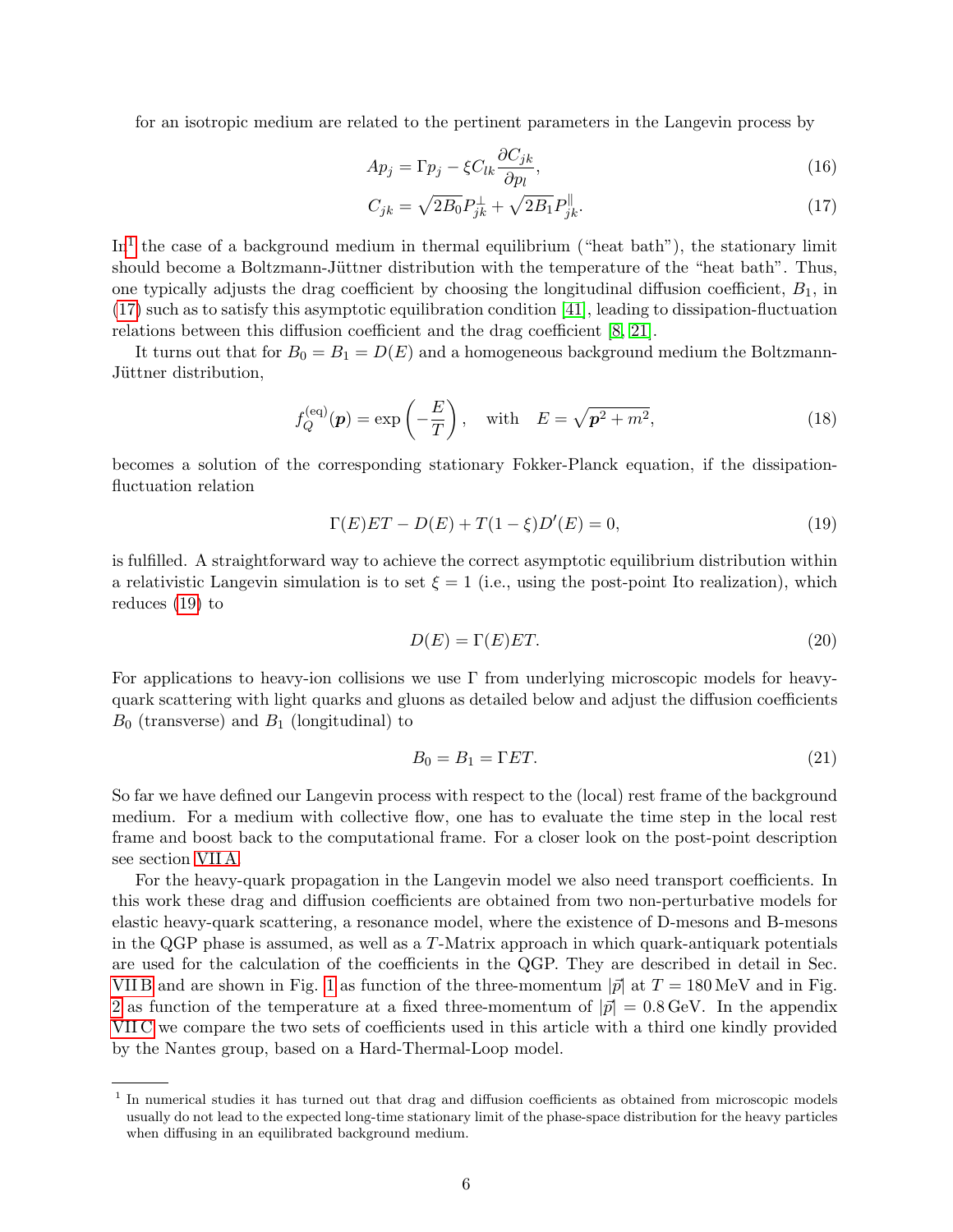

<span id="page-6-0"></span>FIG. 1. (Color online) Drag (left) and diffusion (right) coefficients in the resonance model and the T-Matrix approach for charm and bottom quarks. The plot shows the dependence of the coefficients on the three-momentum  $|\vec{p}|$  at a fixed temperature of  $T = 180 \,\text{MeV}$ .



<span id="page-6-1"></span>FIG. 2. (Color online) Drag (left) and diffusion (right) coefficients in the resonance model and the T-Matrix approach for charm and bottom quarks. The plot shows the dependence of the coefficients on the temperature at a fixed three-momentum  $|\vec{p}| = 0.8 \,\text{GeV}$ . The T-Matrix coefficients are calculated between 180 MeV and 360 MeV only.

# B. Implementation of the Langevin simulation into the UrQMD-hybrid model

For the present study, charm production and propagation is evaluated perturbatively on the time-dependent background generated by the UrQMD/Hybrid model. To model a fluctuating and space-time dependent Glauber-initial state geometry, we perform a first UrQMD run with elastic 0◦ scatterings between the colliding nuclei and save the nucleon-nucleon collision space-time coordinates. These coordinates are used in a second, full UrQMD run as (possible) production coordinates for the heavy quarks.

As momentum distribution for the initially produced charm quarks at  $\sqrt{s_{NN}} = 200 \text{ GeV}$  we use

$$
\frac{1}{2\pi p_T dp_T} = \frac{(A_1 + p_T)^2}{(1 + A_2 \cdot p_T)^{A_3}},\tag{22}
$$

with  $A_1 = 0.5$ ,  $A_2 = 0.1471$  and  $A_3 = 21$  and for bottom quarks

$$
\frac{1}{2\pi p_T dp_T} = \frac{1}{\left(A_1 + p_T^2\right)^{A_2}},\tag{23}
$$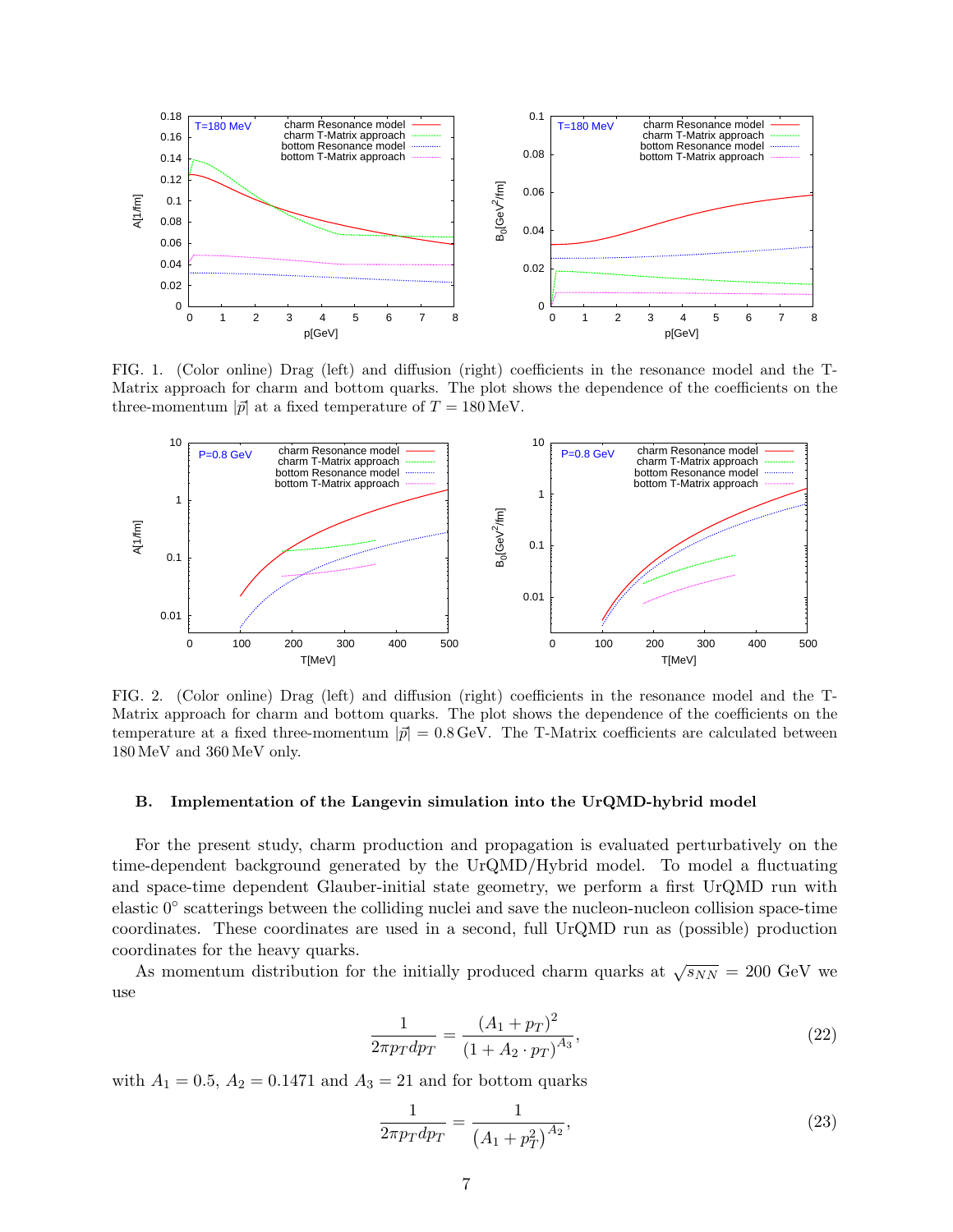with  $A_1 = 57.74$  and  $A_2 = 5.04$ . These distributions are taken from [\[9,](#page-23-18) [27\]](#page-23-17) and are shown in Fig. [3.](#page-7-0) They are obtained by using tuned c-quark spectra from PYTHIA. Their pertinent semileptonic single-electron decay spectra account for pp and dAu measurements by STAR up to 4 GeV. The missing part at higher  $p_T$  is then supplemented by B-meson contributions.



<span id="page-7-0"></span>FIG. 3. (Color online) Fits of D- and D<sup>\*</sup>-meson  $p_T$  spectra in 200 AGeV d-Au collisions at RHIC with a modified PYTHIA simulation (left panel) and the corresponding non-photonic single-electron  $p_T$  spectra in p-p and d-Au collisions (taken from [\[42\]](#page-23-31)). The missing yield of high- $p_T$  electrons is fitted with the analogous B-meson decay spectra, thus fixing the bottom-to-charm ratio at  $\sigma_{b\bar{b}}/\sigma_{c\bar{c}} \simeq 4.9 \cdot 10^{-3}$ .

Starting with these charm- and bottom-quark distributions as initial conditions we perform, as soon as the hydrodynamics start condition is fulfilled, an Ito post-point time step of our Langevin simulation as described in Sec. [III A,](#page-3-3) at each time-step of the hydrodynamical evolution.

We use the cell velocities, cell temperatures, the length of the time-step and the  $\gamma$ -factor of the cells to calculate the momentum transfer, propagating all heavy quarks independently. For the Langevin transport we use the drag and diffusion coefficients obtained from the resonance model or T-Matrix approach as described in Sec. [VII B.](#page-17-1)

To analyze the sensitivity of  $R_{AA}$  and especially  $v_2$  to the decoupling time of the heavy flavors from the medium we vary the decoupling temperatures between 130 MeV and 180 MeV (for the resonance model) and extrapolate the corresponding transport coefficients smoothly into the hadronic phase. This assumption of a smooth transition of the transport coefficients in the transition from the partonic description above and the hadronic one below  $T_c$  has been verified, using an effective model for open-heavy-flavor interactions in a hadronic medium in [\[15,](#page-23-8) [43\]](#page-23-32).

Our approach provides us with the heavy-quark momentum distribution. We include a hadronization mechanism for open-heavy-flavor mesons (D and B mesons). Since non-photonic single electrons are usually measured in experiments, we perform a semileptonic decay into electrons as final step to compare to data. In addition we also provide D- and B-meson results for direct comparisons to the upcoming direct D/B measurements by the STAR Heavy Flavor Tracker (HFT). These results are shown in Sec. [VII D.](#page-20-0)

# IV. RESULTS AT RHIC ENERGIES

### A. Elliptic flow  $v_2$  and nuclear modification factor  $R_{AA}$  with fragmentation

Fig. [4](#page-8-0) presents the elliptic flow,  $v_2$ , of charm and bottom quarks from Au+Au collisions at  $\sqrt{s_{NN}}$  = 200 GeV in the centrality range  $\sigma/\sigma_{\text{tot}}$  = 20%-40% applying a rapidity cut of  $|y|$  < 0.35.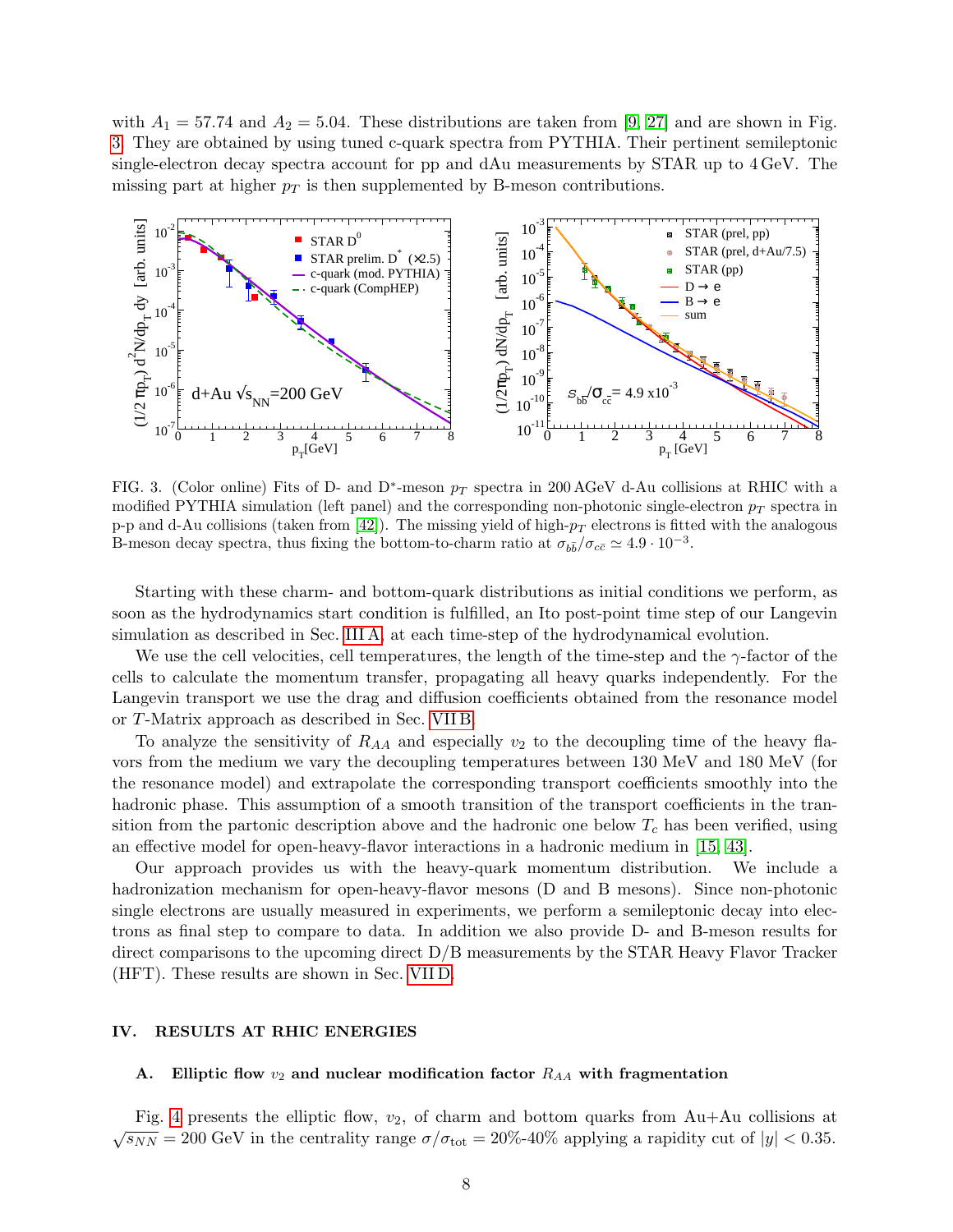For our calculation using the drag and diffusion coefficients of the T-Matrix model we use a decoupling temperature of 180 MeV, while with the resonance model we show results for decoupling temperatures of 130 MeV, 150 MeV and 180 MeV.

As one can clearly see, the elliptic flow,  $v_2$ , of bottom quarks (thin lines) is much smaller compared to that of the charm quarks (thick lines) due to their larger mass. Furthermore the use of the coefficients from the T-Matrix model compared with those from the resonance model shows that both calculations are in reasonable agreement. The elliptic flow of the charm quarks is nevertheless somewhat lower for the T-Matrix model than for the resonance model. When decreasing the decoupling temperature the flow clearly increases. Thus, we conclude that the late phase of the heavy-ion collision may have considerable influence on the heavy-flavor elliptic flow although the drag and diffusion coefficients become small in the late stages of the fireball evolution.

Moreover the  $v_2$  is shifted towards higher  $p_T$  for lower decoupling temperatures. This effect is due to the increased radial velocity of the medium, which is in case of a developed elliptic flow larger in x than in y direction. Consequently there is a depletion of particles with high  $v_x$  in the low  $p_T$  region and smaller elliptic flow. This effect is more important for heavier particles and a larger radial flow [\[44,](#page-23-33) [45\]](#page-23-34).

To compare our calculations with data on non-photonic electrons from RHIC we perform (in the computational frame) a Peterson fragmentation of the charm and bottom quarks to D-mesons and B-mesons using the fragmentation function from [\[46\]](#page-23-35),

$$
D_Q^H(z) = \frac{N}{z[1 - (1/z) - \epsilon_Q/(1-z)]^2},
$$

where  $N$  is a normalization constant,  $z$  the relative-momentum fraction obtained in the fragmentation of the heavy quark and  $\epsilon_Q = 0.05(0.005)$  for charm (bottom) quarks [\[47\]](#page-23-36). After hadronization we use PYTHIA routines for the semileptonic decay to electrons [\[48,](#page-24-0) [49\]](#page-24-1).

Fig. [4](#page-8-0) shows our results for the  $v_2$  for single electrons in comparison to data from the PHENIX collaboration.



<span id="page-8-0"></span>FIG. 4. (Color online) Left: Elliptic flow,  $v_2$ , of heavy quarks in Au+Au collisions at  $\sqrt{s_{NN}} = 200$  GeV. We use a rapidity cut of  $|y| < 0.35$ . The thick lines depict the charm quarks while the thin lines depict the bottom quarks.

Right: Elliptic flow,  $v_2$ , of electrons from heavy-meson decays using Peterson fragmentation to  $D/B$  mesons and subsequent decay into electrons in Au+Au collisions at  $\sqrt{s_{NN}}$  = 200 GeV. We use a rapidity cut of  $|y| < 0.35$ . Data are from [\[50\]](#page-24-2).

Again we clearly observe the importance of the late phase of the collision. The depletion effect at low  $p_T$  described before is clearly visible. The decrease of the elliptic flow at high  $p_T$  is due to the increasing fraction of electrons from bottom decays, which have a lower  $v_2$  as seen in Fig. [4.](#page-8-0)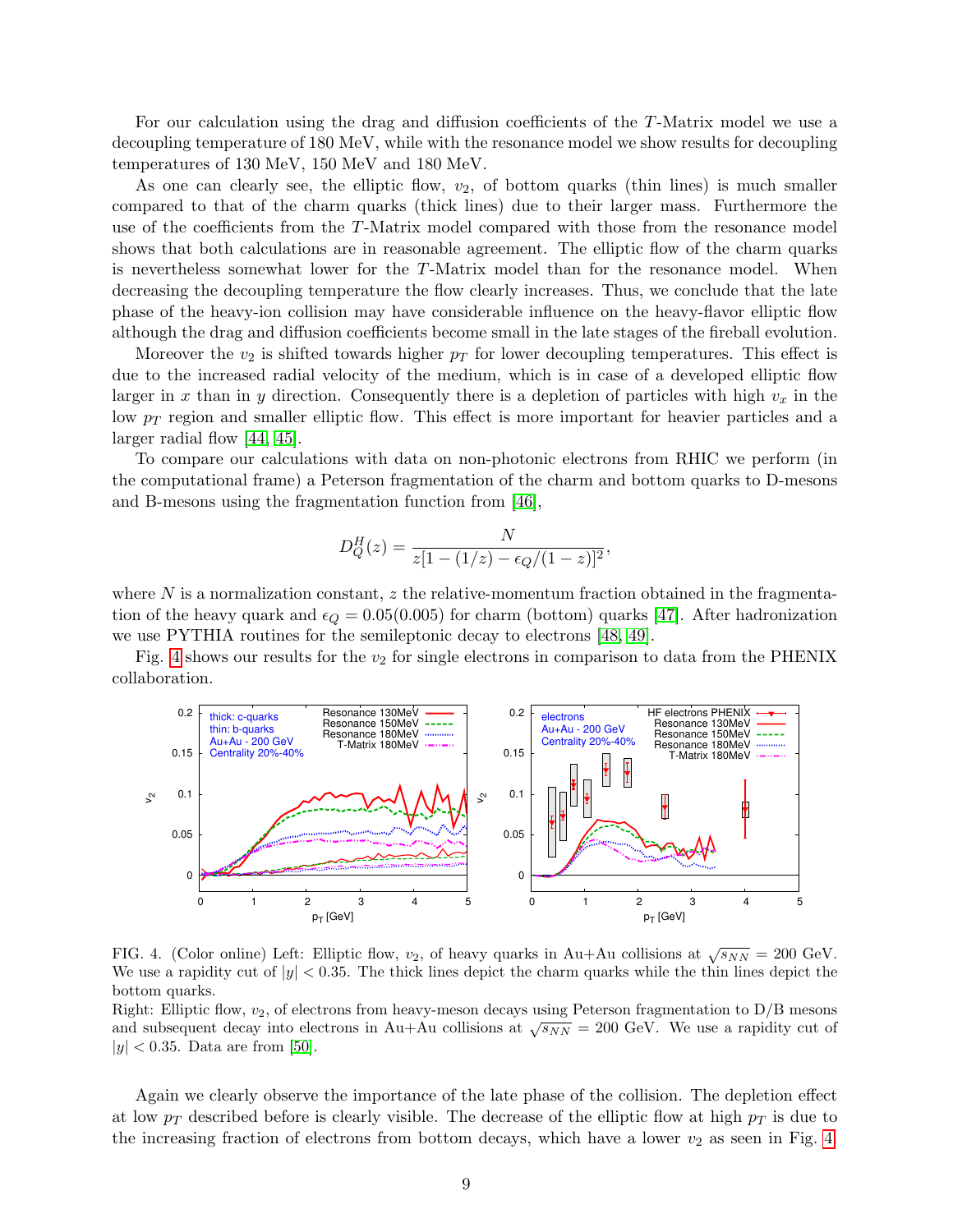The calculated flow in the setup with the Peterson fragmentation is too small compared to the PHENIX data.

The corresponding nuclear modification factor,  $R_{AA}$ , for heavy quarks is shown in Fig. [5.](#page-9-0) Again we present results for Au+Au collisions at  $\sqrt{s_{NN}} = 200 \text{ GeV}$  in the centrality range 20%-40%. The quenching for charm quarks is, as expected, much stronger than for bottom quarks. While for bottom quarks the suppression at high  $p_T$  is moderate,  $R_{AA}$  may drop to 20-30% for charm quarks. The influence of the medium is, as already seen in our flow calculations, larger for a lower decoupling temperature underlining the importance of the late stage of the collision. Fig. [5](#page-9-0) shows the comparison of our non-photonic-electron  $R_{AA}$  to the data taken by the PHENIX collaboration.



<span id="page-9-0"></span>FIG. 5. (Color online) Left:  $R_{AA}$  of heavy quarks in Au+Au collisions at  $\sqrt{s_{NN}} = 200$  GeV. We use a rapidity cut of  $|y| < 0.35$ . The thick lines depict the charm quarks while the thin lines depict the bottom quarks.

Right:  $R_{AA}$  of electrons from heavy quark decays in Au+Au collisions at  $\sqrt{s_{NN}} = 200$  GeV compared to RHIC data [\[50\]](#page-24-2). We use a rapidity cut of  $|y| < 0.35$ . The high- $p_T$  suppression turns out to be too strong compared with the data.

The nuclear modification factor drops quite rapidly and stabilizes at about  $p_T \gtrsim 2$  GeV. Around  $p_T \approx 2$  GeV it is significantly below the PHENIX data. For higher  $p_T$  the calculated  $R_{AA}$ approaches the measured data, especially for low decoupling temperatures. This effect is due to the increasing flow of the heavy-flavor particles with decreasing decoupling temperature, which pushes low- $p_T$  heavy-flavor particles towards higher  $p_T$  bins.

### Effect of different  $\epsilon_Q$  values in the Peterson fragmentation function

To explore the influence of different  $\epsilon_Q$  values in the Peterson fragmentation function we show Figures [6.](#page-10-0) The calculations are performed for the resonance model without modification factor, i.e., with  $k = 1$ .

One observes that a modification of the epsilon parameter has some influence on the final observables. However, even in this wide range of parameters one is not able to find a parameter that allows to explain both the elliptic flow data and the nuclear modification factor. The problem is that for  $\epsilon_Q \to 0$  the edge of the  $v_2(p_T)$  and the peak in  $R_{AA}$  move to higher  $p_T$  values. While the data supports a shift of the  $R_{AA}$  peak towards higher  $p_T$ s (i.e. lower  $\epsilon_Q$  values), an improved description of the elliptic flow would benefit from a shift of the edge of the  $v_2(p_T)$  towards lower  $p_T$ .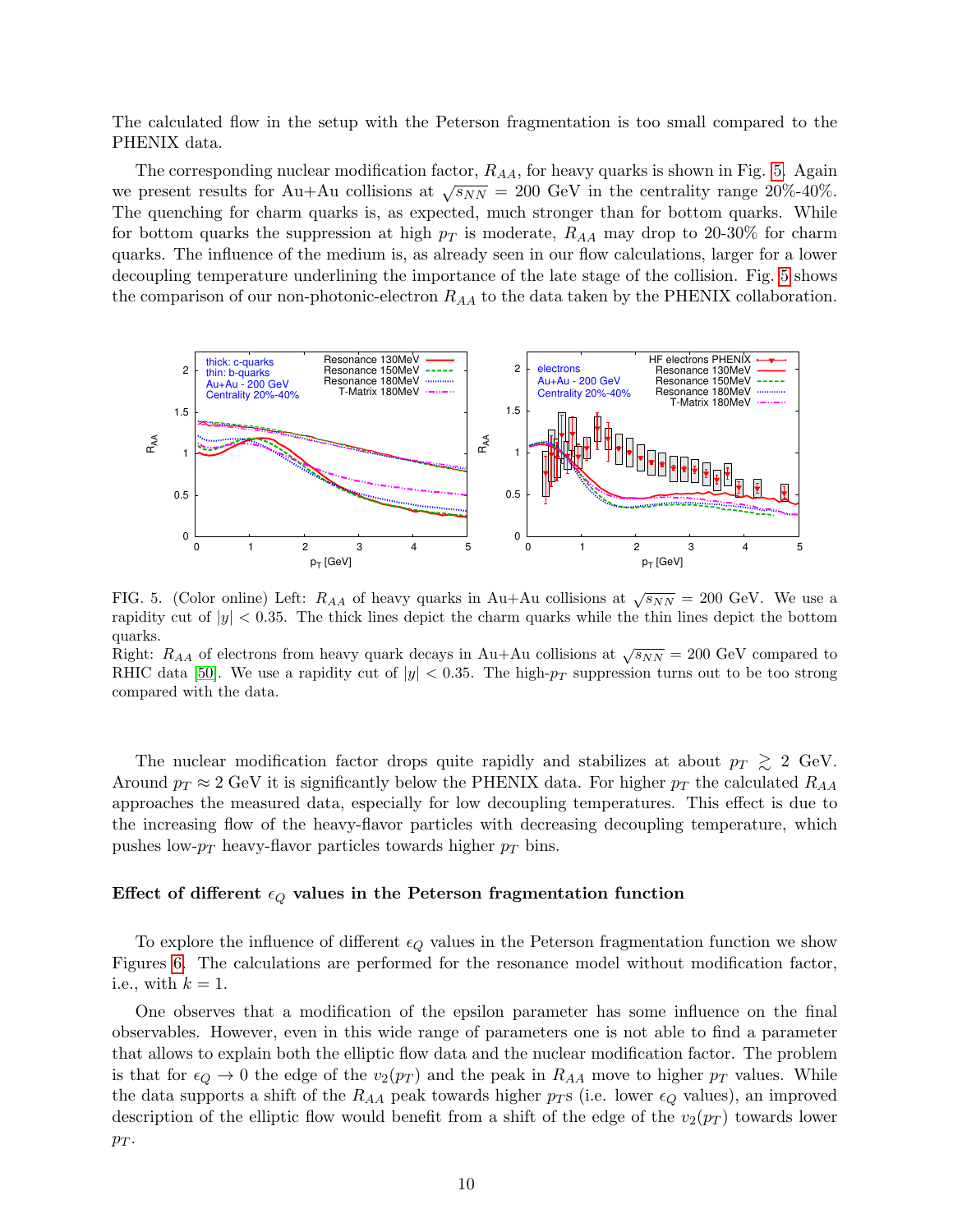

<span id="page-10-0"></span>FIG. 6. (Color online) Elliptic flow  $v_2$  (left) and  $R_{AA}$  (right) of D mesons using different  $\epsilon_Q$  values in the Peterson fragmentation function.

# B. Elliptic flow  $v_2$  and nuclear modification factor  $R_{AA}$  using a k factor

In the previous section we learned that the elliptic flow of the heavy quarks in the calculation with fragmentation is too small compared to experimental data. One possibility to improve on this problem may be to multiply the drag and diffusion coefficients with a "k factor". Therefore we have performed the same calculations as in the last section but using a  $k$  factor of 3.

As we see in Fig. [7](#page-10-1) the elliptic flow increases considerably due to the stronger coupling of the heavy quarks to the hot medium. The results after performing the Peterson fragmentation and the subsequent decays to electrons are shown in Fig. [7.](#page-10-1) The elliptic flow is now comparable to the data, especially when using a low decoupling temperature of 130 MeV. Only at low  $p_T$  we underestimate the flow due to the depletion effect described above.



<span id="page-10-1"></span>FIG. 7. (Color online) Left: Elliptic flow,  $v_2$ , of heavy quarks in Au+Au collisions at  $\sqrt{s_{NN}} = 200 \text{ GeV}$ employing a k factor of 3. We use a rapidity cut of  $|y| < 0.35$ . The thick lines depict the charm quarks while the thin lines depict the bottom quarks.

while the time integral the bottom quarks.<br>Right: Elliptic flow,  $v_2$ , of electrons from heavy quark decays in Au+Au collisions at  $\sqrt{s_{NN}} = 200 \text{ GeV}$ employing a k factor of 3. We use a rapidity cut of  $|y| < 0.35$ . The flow in our calculation using a k factor is comparable to data [\[50\]](#page-24-2).

Our results for the nuclear modification factor,  $R_{AA}$ , are depicted in Fig. [8.](#page-11-0) The quenching is much stronger than for the calculation without a  $k$  factor. Fig. [8](#page-11-0) shows the results for electrons. The suppression of non-photonic electrons at high  $p<sub>T</sub>$  is also stronger than for the calculation without a k factor.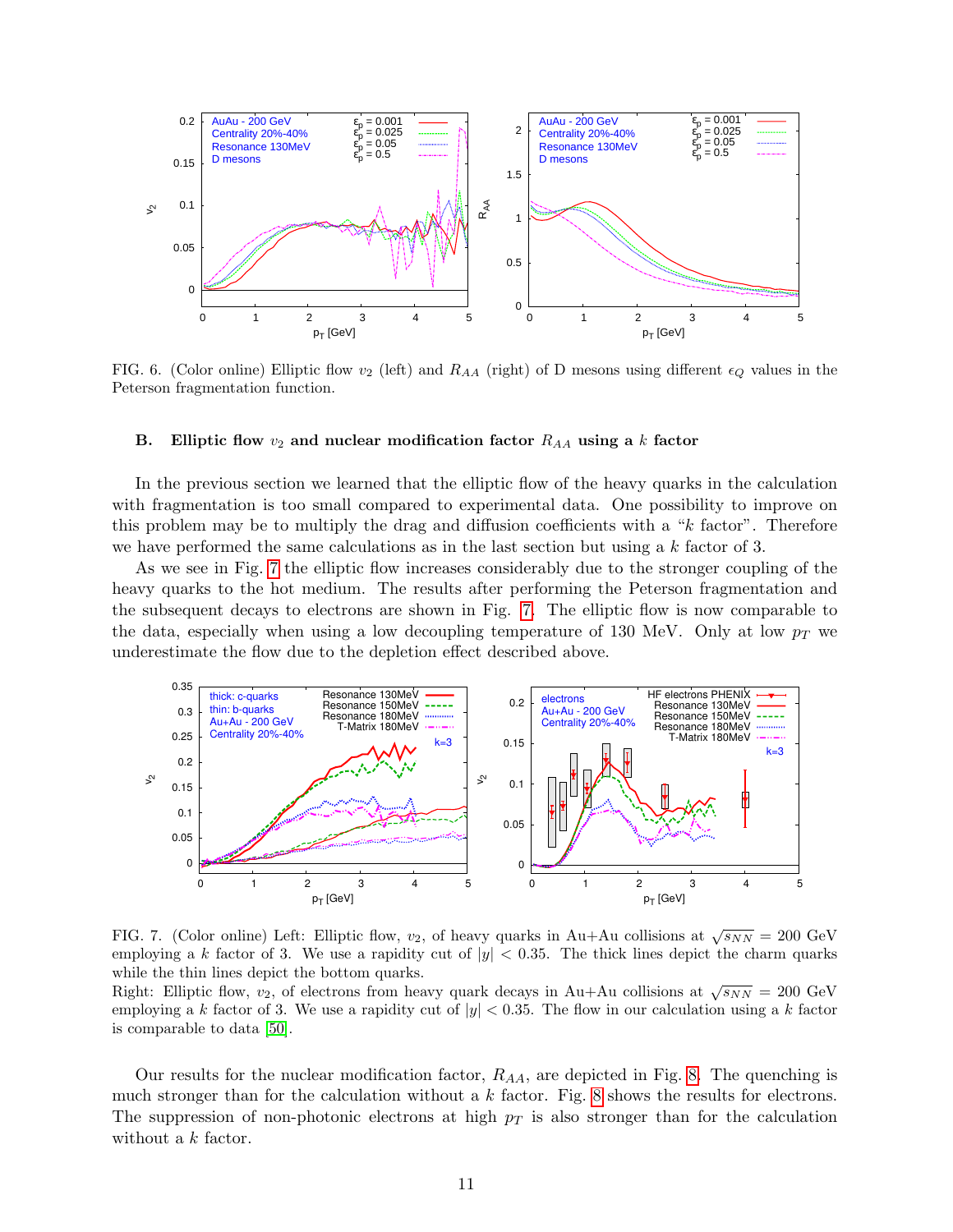

<span id="page-11-0"></span>FIG. 8. (Color online) Left:  $R_{AA}$  of electrons from heavy-flavor decays in Au+Au collisions at  $\sqrt{s_{NN}}$  = 200 GeV employing a k factor of 3. We use a rapidity cut of  $|y| < 0.35$ . The thick lines show the results for charm quarks and the thin ones for bottom quarks.

Right:  $v_2$  of electrons from heavy-flavor decays in Au+Au collisions at  $\sqrt{s_{NN}} = 200$  GeV employing a k factor of 3. We use a rapidity cut of  $|y| < 0.35$ . As expected the medium modification is stronger than without a  $k$  factor. Data are taken from [\[50\]](#page-24-2).

We conclude that the use of a k factor can improve the description of the elliptic flow. However, it is not possible to reach a consistent simultaneous description of both, the elliptic flow and the nuclear modification factor using the same k factor.

# C. Elliptic flow  $v_2$  and nuclear modification factor  $R_{AA}$  using coalescence

Instead of describing heavy quark hadronization by Peterson fragmentation (and/or an additional k-factor, as discussed above) one can alternatively apply a quark coalescence approach for D- and B-meson production. To implement this coalescence we perform the Langevin calculation until the decoupling temperature is reached. Subsequently we coalesce a light quark with a heavy quark. As the light quarks constitute the medium propagated by hydrodynamics, the average velocities of the light quarks can be (on average) approximated by the flow-velocities of the hydro cells. The mass of the light quarks is assumed to be 370 MeV so that the D-meson mass becomes 1.87 GeV when the masses of the light quarks and the charm quarks (1.5 GeV) are added. Since we assume the light quarks to have the same mass when coalescing with bottom quarks (4.5 GeV), the B-mesons obtain a mass of 4.87 GeV.

The differences of the flow and the spectra of D- and B-mesons when comparing Peterson fragmentation (without  $k$ -factor) to the coalescence model is shown in Fig. [9.](#page-12-0) These calculations are performed employing a decoupling temperature of 150 MeV.

As compared to the fragmentation case, the elliptic flow reaches higher values at high  $p_T$  due to the coalescence. Also the depletion effect described before is more pronounced. Regarding the nuclear modification factor,the difference of Peterson fragmentation and the coalescence model is even larger. The push of low- $p_T$  particles to higher  $p_T$  is stronger in case of the coalescence model, while the suppression of heavy mesons at high  $p<sub>T</sub>$  is stronger in case of Peterson fragmentation.

Again we perform a decay to electrons using PYTHIA to compare to experimental measurements from the PHENIX collaboration. Fig. [10](#page-12-1) (left) shows our results for  $v_2$ . Due to the coalescence the elliptic flow is strongly increased compared to the previous calculation using the Peterson fragmentation. This higher flow is due to the momentum kick of the light quarks in the recombination process, which provides additional flow from the medium. For a decoupling temperature of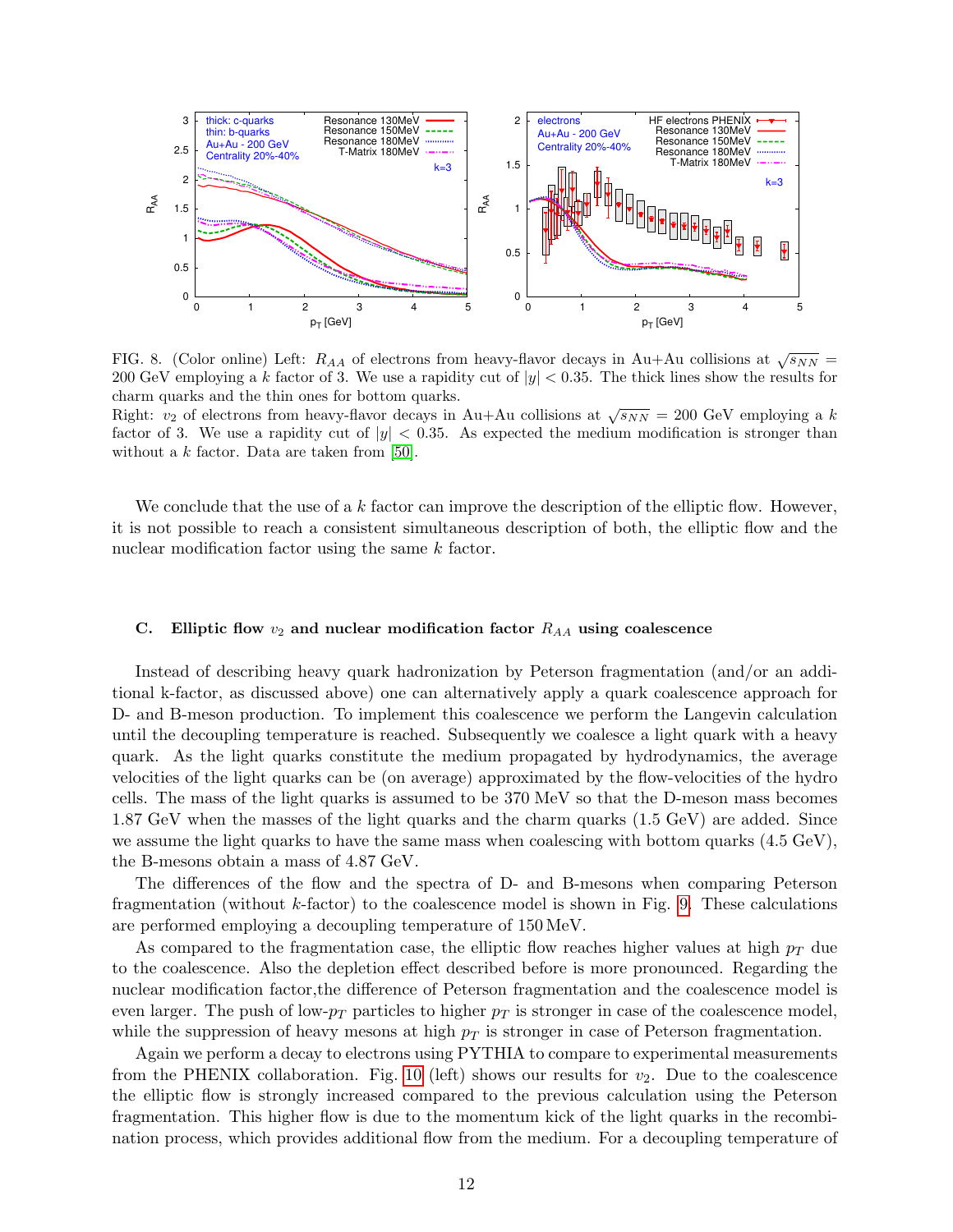

<span id="page-12-0"></span>FIG. 9. (Color online) Elliptic flow  $v_2$  (left) and  $R_{AA}$  (right) of D mesons (thick lines) and B mesons (thin lines) in Au+Au collisions at  $\sqrt{s_{NN}} = 200$  GeV. We use a rapidity cut of  $|y| < 0.35$ . A comparison of a Peterson fragmentation and a coalescence with light quarks is shown. For the drag and diffusion coefficients we use the resonance model with a decoupling temperature of 150 MeV.

130 MeV we obtain a reasonable agreement with the experimental data.

In Fig. [10](#page-12-1) (right) the nuclear modification factor for non-photonic single electrons is depicted. Also here we obtain a good agreement with the data. Especially at moderate  $p_T \simeq 2 \,\text{GeV}$  the



<span id="page-12-1"></span>FIG. 10. (Color online) Elliptic flow  $v_2$  (left) and nuclear modification factor  $R_{AA}$  (right) of electrons from heavy quark decays in Au+Au collisions at  $\sqrt{s_{NN}} = 200$  GeV using a coalescence mechanism. We use a rapidity cut of  $|y| < 0.35$ . For a decoupling temperature of 130 MeV we find a reasonable agreement to data [\[50\]](#page-24-2).

calculation has strongly improved. The coalescence mechanism pushes the heavy quarks to higher  $p_T$ . As seen before we obtain the best agreement to data for rather low decoupling temperatures.

In conclusion we observe that the coalescence mechanism is required to describe experimental data with our Langevin model. Only with the coalescence model one is able to describe both  $R_{AA}$ and  $v_2$  consistently in the present model.

### <span id="page-12-2"></span>D. Dependence of the medium modification on the equation of state

The heavy-flavor-flow observables in Langevin simulations are quite sensitive to the used description of the background medium [\[24\]](#page-23-37). To examine this issue somewhat further, we have performed our calculations also using different equations of state that are implemented in the UrQMD hybrid model. Our results for different equations of state for the drag and diffusion coefficients of the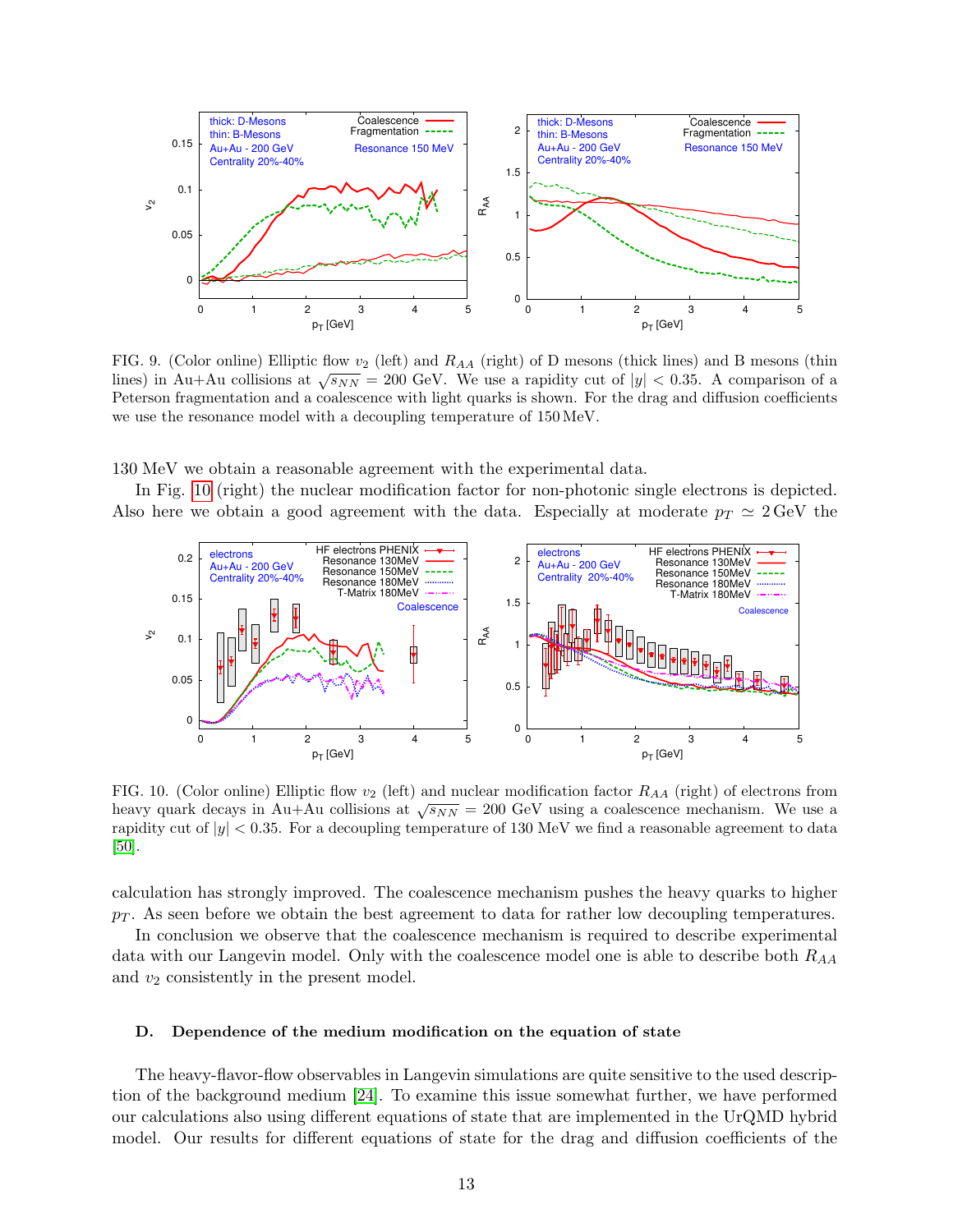resonance model with a decoupling temperature of 150 MeV are shown in Fig. [11](#page-13-0) for the elliptic flow  $v_2$  and for the nuclear modification factor  $R_{AA}$ .

The equation of state we have been using for all results in the previous sections is the chiral EoS. It is constructed by matching a state of the art hadronic chiral model to a mean-field description of the deconfined phase. The deconfinement transition in this approach is included by the means of an effective Polyakov Loop potential, coupling to the free quarks. It has been shown in [\[51\]](#page-24-3) that the chiral EoS gives a reasonable description of lattice QCD thermodynamics at  $\mu_B = 0$  and can be extended to finite baryon densities. The hadron resonance gas EoS resembles the active degrees of freedom that are also included in the UrQMD transport approach, namely most hadronic states and their resonances. The Bag model EoS [\[7\]](#page-23-5) follows from matching a Walecka type hadronic model to massless quarks and gluons via a Maxwell construction. It exhibits a strong first order phase transition for all values of  $\mu_B$ .



<span id="page-13-0"></span>FIG. 11. (Color online) Elliptic flow  $v_2$  (left) and nuclear modification factor  $R_{AA}$  (right) of heavy quarks in Au+Au collisions at  $\sqrt{s_{NN}}$  = 200 GeV. We use a rapidity cut of  $|y|$  < 0.35. Different equations of state are compared.

As one sees clearly the influence on the mediums evolution as seen through the heavy quarks for this set of equations of state is very small.

## E. Averaged initial condition vs. fluctuating initial conditions

While it is long known that the spatial energy density and entropy density distribution is strongly inhomogeneous in the initial state of a heavy ion collision [\[52\]](#page-24-4) the influence of these inhomogeneities has only been studied systematically in recent years. However, an unambiguous answer whether fluctuating initial conditions (also known as event-by-event initial conditions) for the hydrodynamic stage of the simulation are really needed has become a long standing debate. Previous studies have found that the difference between averaged and fluctuating initial conditions is usually small but depends on the observable under study, see e.g. [\[53–](#page-24-5)[58\]](#page-24-6).

For the present scenario we compare the results from fluctuating initial conditions with averaged initial conditions in Figure [12.](#page-14-0) For both heavy quark observable discussed here, i.e., elliptic flow and the nuclear modification factor, we observe only minuscule differences between averaged and fluctuating initial conditions.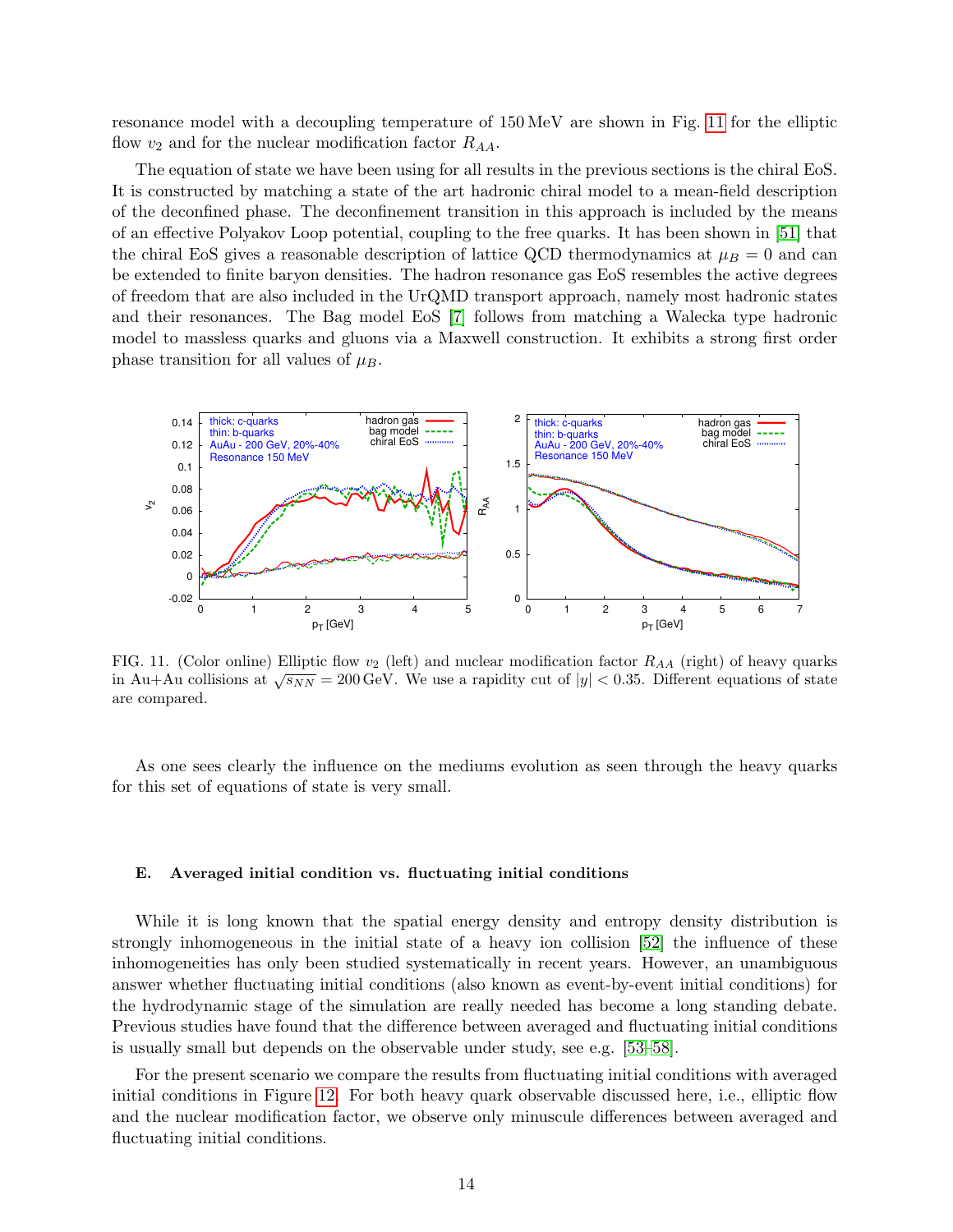

<span id="page-14-0"></span>FIG. 12. (Color online) Comparison between calculations with averaged initial conditions to calculations with fluctuating event-by-event initial conditions for the hydrodynamic stage. Left: Elliptic flow  $v_2$  of heavy with nuclearing event-by-event initial conditions for the hydrodynamic stage. Left: Empire how  $v_2$  of heavy quarks in Au+Au collisions at  $\sqrt{s_{NN}}$  = 200 GeV. Right: Nuclear modification factor  $R_{AA}$  of heavy quarks quarks in Au+Au collisions at  $\sqrt{s_{NN}} = 200 \,\text{GeV}$ . The parameters are k=1 and  $T_{\text{freeze-out}} = 150 \,\text{MeV}$ .

### V. RESULTS AT LHC ENERGIES

In the previous sections we found that we reach the best agreement to experimental PHENIX data when using the resonance model applying a decoupling temperature of 130 MeV and using quark coalescence as hadronization mechanism. Now we apply the same description also at LHC energies ( $\sqrt{s_{NN}}$  = 2.76 TeV). The momentum distribution for the initially produced charm quarks at LHC is obtained from a fit to PYTHIA calculations. The fit function we use is

$$
\frac{\mathrm{d}N}{\mathrm{d}^2 p_T} = \frac{1}{(1 + A_1 \cdot (p_T^2)^{A_2})^{A_3}}\tag{24}
$$

with the coefficients  $A_1 = 0.136$ ,  $A_2 = 2.055$  and  $A_3 = 2.862$ .

We have performed our calculations in Pb+Pb collisions at  $\sqrt{s_{NN}} = 2.76$  TeV in a centrality range of 30%-50%. The analysis is done in a rapidity cut of  $|y| < 0.35$  in line with the ALICE data.



<span id="page-14-1"></span>FIG. 13. (Color online) Left: Flow  $v_2$  of D-mesons in Pb+Pb collisions at  $\sqrt{s_{NN}} = 2.76 \text{ TeV}$  compared to data from the ALICE experiment. [\[59\]](#page-24-7) A rapidity cut of  $|y| < 0.35$  is employed. Right:  $R_{AA}$  of D-mesons in Pb Pb collisions at  $\sqrt{s_{NN}} = 2.76$  TeV compared to experimental data from ALICE [\[60\]](#page-24-8). A rapidity cut of  $|y| < 0.35$  is employed.

Fig. [13](#page-14-1) (left) depicts our results for the elliptic flow compared to ALICE measurements. The D-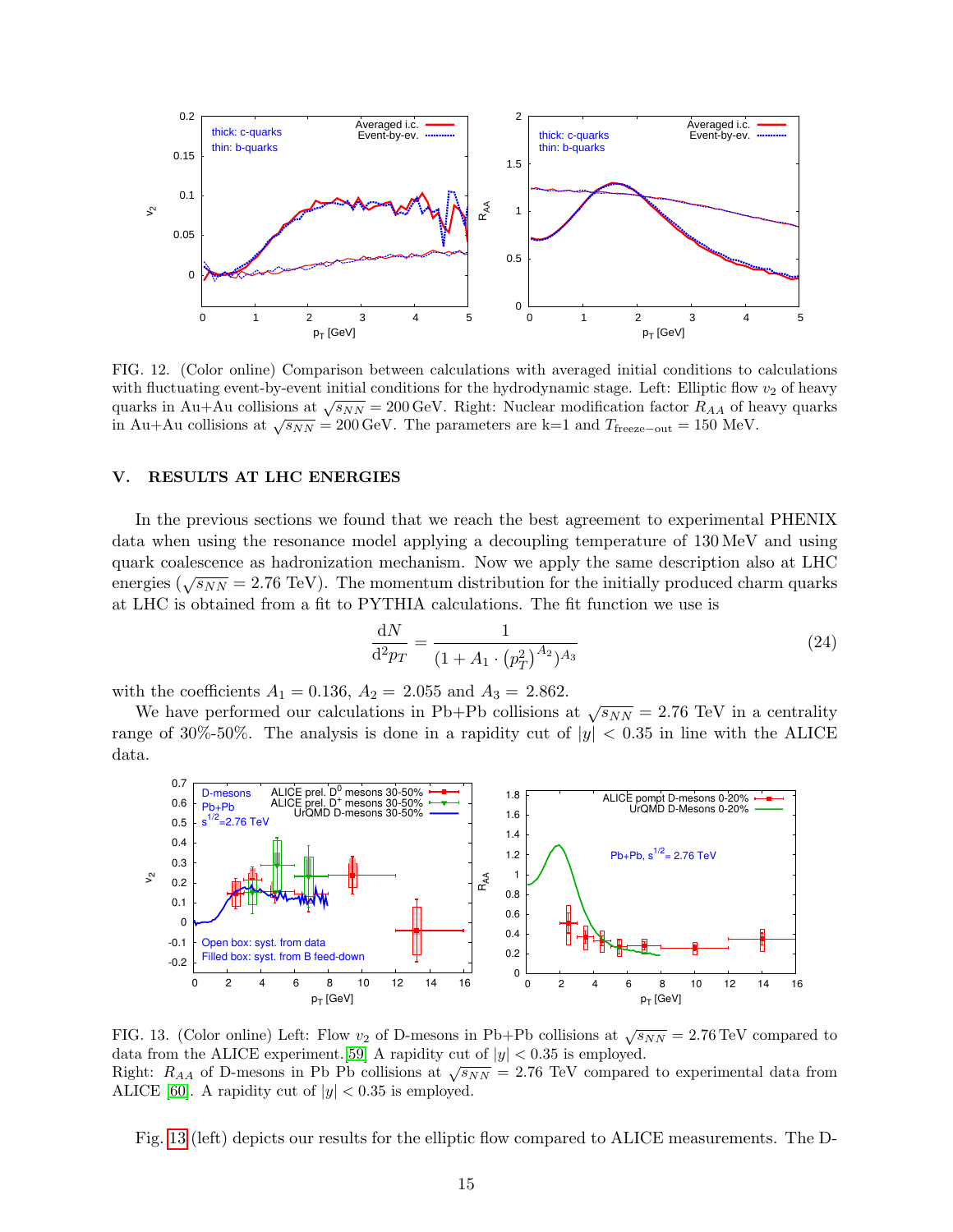meson  $v_2$  exhibits a strong increase and reaches a maximum at about  $p_T = 3$  GeV with  $v_2 \sim 19\%$ . The agreement between the ALICE measurements of  $D^0$ - and  $D^+$ -mesons and our calculation is quite satisfactory.

A complementary view on the drag and diffusion coefficients is provided by the nuclear suppression factor  $R_{AA}$ . Fig. [13](#page-14-1) (right) shows the calculated nuclear modification factor  $R_{AA}$  of D-mesons at LHC. In line with the experimental data the simulation is done for a more central bin of  $\sigma/\sigma_{\text{tot}} = 0\%$ -20%. We find a maximum of the  $R_{AA}$  at about  $p_T = 2$  GeV followed by a sharp decline to an  $R_{AA}$  of about 0.2 at high  $p_T$ . As we can see we can describe the data at medium  $p_T$ well but over-predict them at low  $p_T$  bins.

# VI. SUMMARY

In this paper we have investigated the medium modification of heavy-quark  $p_T$  spectra in the hot medium created in heavy-ion collisions at RHIC and LHC energies based on a Langevin simulation for heavy-quark diffusion in the QGP with the hydrodynamical simulation of the "background medium" based on realistic initial conditions for both the bulk medium and the heavy quarks from the UrQMD transport model. The aim of this study was to find a consistent description for both the elliptic flow,  $v_2$ , and the nuclear modification factor,  $R_{AA}$ , with a realistic dynamical description of the background medium. We have used two different sets of drag and diffusion coefficients, based on a T-Matrix approach and a resonance-scattering model for the elastic scattering of heavy quarks with light quarks and antiquarks. Both sets of coefficients lead to similar results for the heavy-flavor observables.

In the first part of our analysis we have used Peterson fragmentation to describe the hadronization of heavy quarks to open-heavy-flavor mesons.

We have found a low elliptic flow and a too strong heavy-flavor suppression at high  $p<sub>T</sub>$ . Subsequently we have explored how a  $k$  factor for the drag and diffusion coefficients would influence the results. We found that with  $k = 3$ , the description of  $v_2$  is improved, but has lead to an even larger suppression of the nuclear modification factor  $R_{AA}$ , as expected. We conclude that a combination of fragmentation and a Langevin simulation with a k-factor in the transport coefficient does not allow for a consistent description of the data on non-photonic single electron spectra in  $Au+Au$ collisions  $(\sqrt{s_{NN}} = 200 \text{ GeV})$  at RHIC.

To overcome this problem we have used a coalescence approach to heavy-quark hadronization to open-heavy-flavor mesons instead of the fragmentation. The coalescence mechanism allows for a consistent description of both  $v_2$  and  $R_{AA}$ . We have performed the simulations, assuming different decoupling temperatures of the heavy quarks from the medium, and found that the late phase of the collision can have a considerable effect on the heavy-quark observables. Within our study we find the best agreement to experimental data using a low decoupling temperature of 130 MeV. In Sec. [IV D](#page-12-2) we have also addressed the sensitivity of the heavy-flavor observables to the assumed equation of state of the strongly interacting medium. Here we find that our results are insensitive to variations of the particular equation of state used in UrQMD's hydrodynamic model. Also fluctuations in the initial conditions, simulated with the UrQMD transport model, have an insignificant influence on the heavy-quark observables.

Finally we also explored the medium modification in our model at LHC energies. Here we could reach a good agreement to data for the elliptic flow  $v_2$  of D-mesons. For the nuclear modification factor  $R_{AA}$  we reach a good agreement at medium  $p_T$  but seem to miss the data at low  $p_T$  bins.

New complementary measurements with the STAR Heavy Flavor Tracker (HFT) at  $\sqrt{s_{NN}}$  = 200 GeV are currently in progress. The HFT will enable direct identification of heavy-flavor-meson decays like  $D^0 \to K^-\pi^+$  or  $D_s^+ \to K^-\pi^+K^+$ . This is supposed to lead to better  $v_2$  measurements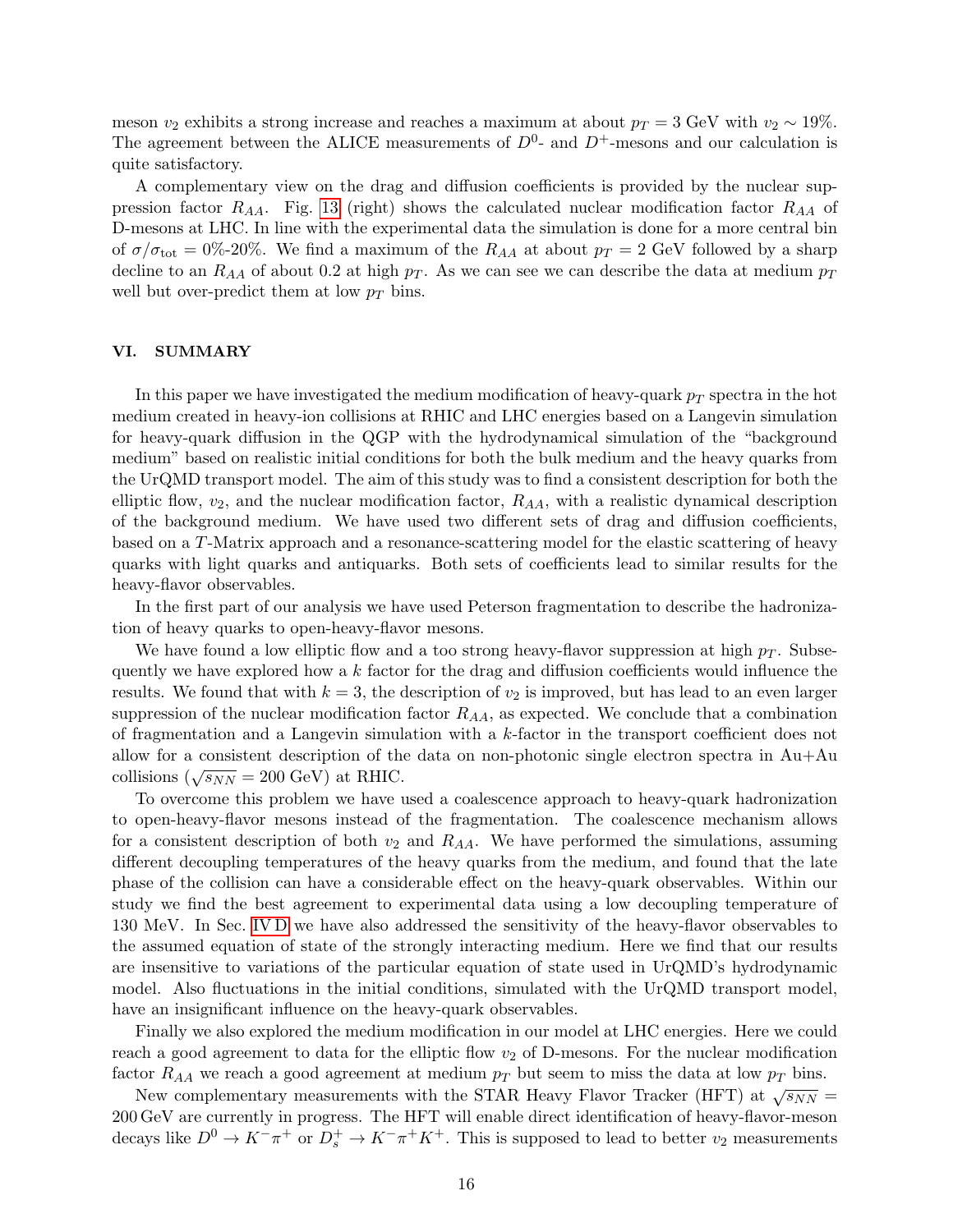down to very low  $p<sub>T</sub>$  and a better understanding of the energy loss of heavy quarks in the medium. Especially it will provide us with identified D-meson spectra which will enable us to compare our heavy-meson results to data separately for D- and B-mesons and therefore to get further insights on the hadronization mechanism.

# ACKNOWLEDGMENTS

The authors thank P. B. Gossiaux, M. Nahrgang and J. Aichelin, for providing the set of the drag and diffusion coefficients derived by the Nantes group, and H. Petersen for useful discussions about the simulations with averaged initial conditions. T. Lang and G. Inghirami gratefully acknowledge support from the Helmholtz Research School on Quark Matter Studies and from the Helmholtz Graduate School for Hadron and Ion Research. This work was supported by the Hessian LOEWE initiative through the Helmholtz International Center for FAIR (HIC for FAIR). J. S. acknowledges a Feodor Lynen fellowship of the Alexander von Humboldt foundation. This work was supported by the Office of Nuclear Physics in the US Department of Energy's Office of Science under Contract No. DE-AC02-05CH11231 and the Bundesministerium für Bildung und Forschung (BMBF) grant No. 06FY7083. The computational resources were provided by the Frankfurt LOEWE Center for Scientific Computing (LOEWE-CSC).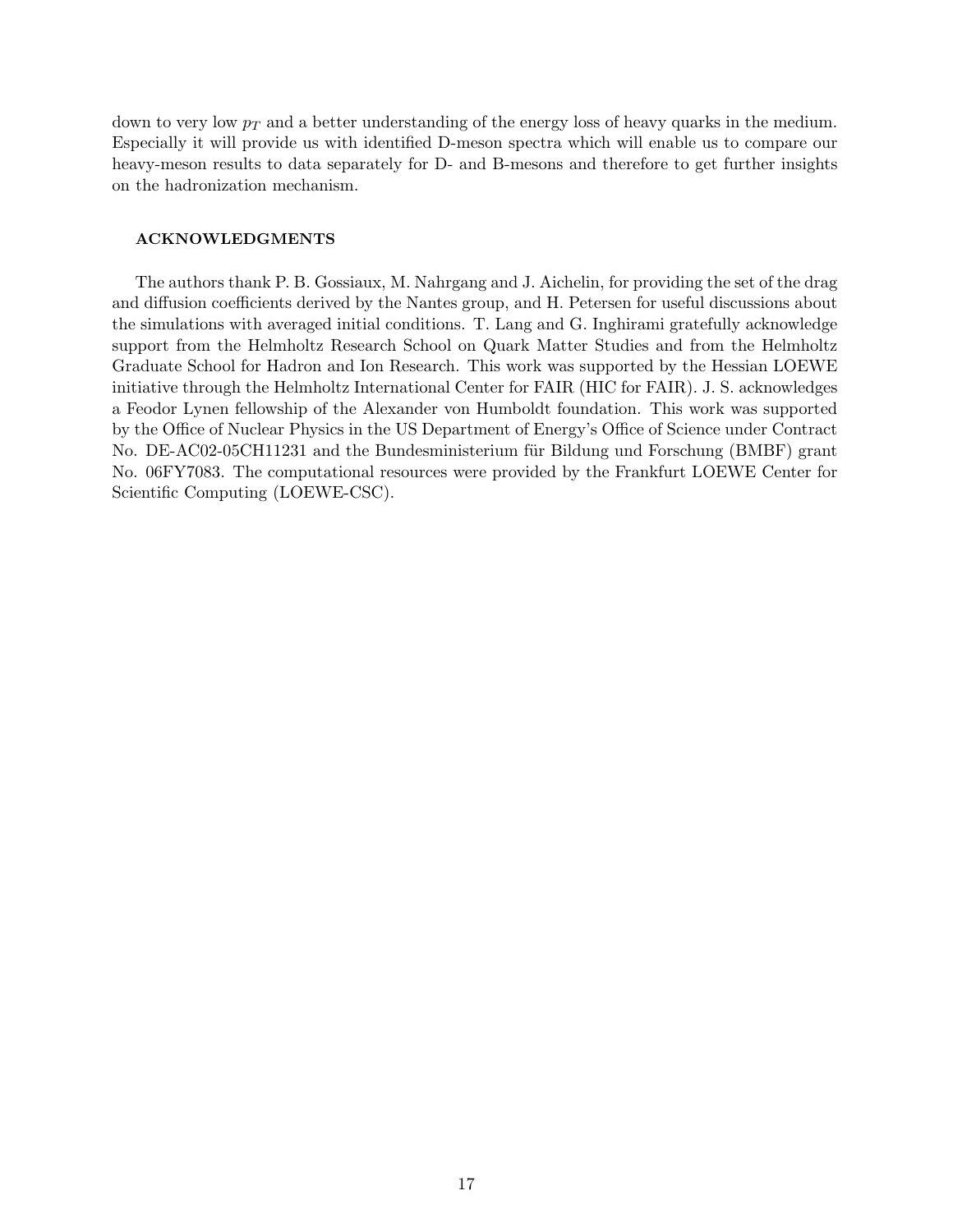### VII. APPENDIX

### <span id="page-17-0"></span>A. Post-point Ito realization

Since the phase-space distribution of relativistic particles is a scalar  $[61]$ , the proper equilibrium limit is given by the corresponding boosted Boltzmann-Jüttner phase-space distribution,

$$
f_Q^{(\text{eq})} \propto \exp\left(-\frac{p \cdot u}{T}\right),\tag{25}
$$

where  $u(t, x)$  is the four-velocity field of the medium and p the (on-shell) four-momentum of the heavy quark in the local rest-frame. It can be shown analytically, and we have numerically checked, that for obeying this constraint, one has to apply the post-point prescription,  $\xi = 1$ , strictly only to the momentum argument of the covariance matrix,  $C_{jk}$  as given in [\(7\)](#page-3-2) and not to the corresponding coefficients originating from the Lorentz transformation of the time step  $dt$  with respect to the laboratory frame (bare symbols) to the one in the local rest-frame of the heat bath (starred symbols), i.e., in the transformation prescription for the time interval,

$$
\mathrm{d}t^* = \frac{m}{E^*} \mathrm{d}\tau = \frac{m}{E^*} \frac{E}{m} \mathrm{d}t = \frac{E}{p \cdot u} \mathrm{d}t,\tag{26}
$$

one has to use the heavy-quark momenta at time t without a post-point update rule. Here,  $d\tau$ denotes the scalar "proper-time" interval of the heavy quark, corresponding to the given time interval, dt, with respect to the laboratory frame [\[24\]](#page-23-37).

### <span id="page-17-1"></span>B. Drag and diffusion coefficients I

We use two non-perturbative models for elastic heavy-quark scattering in the quark-gluon plasma to evaluate the drag and diffusion coefficients for the Langevin simulation of heavy-quark diffusion.

The resonance model is based on heavy-quark effective theory (HQET) and chiral symmetry in the light-quark sector [\[26\]](#page-23-16). Motivated by the finding in lattice-QCD calculations that hadronlike bound states and/or resonances might survive the phase transition in both the light-quark sector (e.g.,  $\rho$  mesons) and heavy quarkonia (e.g.,  $J/\psi$ ), in this model we assume the existence of open-heavy-heavy-flavor meson resonances like the D and B mesons.

In the T-Matrix approach static in-medium quark-antiquark potentials from lattice QCD are used as scattering kernels in a Brückner like T-matrix approach to calculate the scattering-matrix elements for elastic scattering of heavy quarks with light quarks and antiquarks [\[9\]](#page-23-18).

The heavy-light quark resonance model[\[26\]](#page-23-16) is based on the Lagrangian,

$$
\mathcal{L}_{Dcq} = \mathcal{L}_D^0 + \mathcal{L}_{c,q}^0 - iG_S \left( \bar{q} \Phi_0^* \frac{1+\psi}{2} c - \bar{q} \gamma^5 \Phi \frac{1+\psi}{2} c + h.c. \right) - G_V \left( \bar{q} \gamma^\mu \Phi_\mu^* \frac{1+\psi}{2} c - \bar{q} \gamma^5 \gamma^\mu \Phi_{1\mu} \frac{1+\psi}{2} c + h.c. \right),
$$
\n(27)

and an equivalent one for bottom quarks. Here  $v$  denotes the heavy-quark four-velocity. The free part of the Lagrangian is given by

$$
\mathcal{L}_{c,q}^{0} = \bar{c}(i\partial - m_c)c + \bar{q}i\partial q,
$$
  
\n
$$
\mathcal{L}_{D}^{0} = (\partial_{\mu}\Phi^{\dagger})(\partial^{\mu}\Phi) + (\partial_{\mu}\Phi_{0}^{* \dagger})(\partial^{\mu}\Phi_{0}^{*}) - m_{S}^{2}(\Phi^{\dagger}\Phi + \Phi_{0}^{* \dagger}\Phi_{0}^{*})
$$
  
\n
$$
- \frac{1}{2}(\Phi_{\mu\nu}^{* \dagger}\Phi^{*\mu\nu} + \Phi_{1\mu\nu}^{\dagger}\Phi_{1}^{\mu\nu}) + m_{V}^{2}(\Phi_{\mu}^{* \dagger}\Phi^{*\mu} + \Phi_{1\mu}^{\dagger}\Phi_{1}^{\mu}),
$$
\n(28)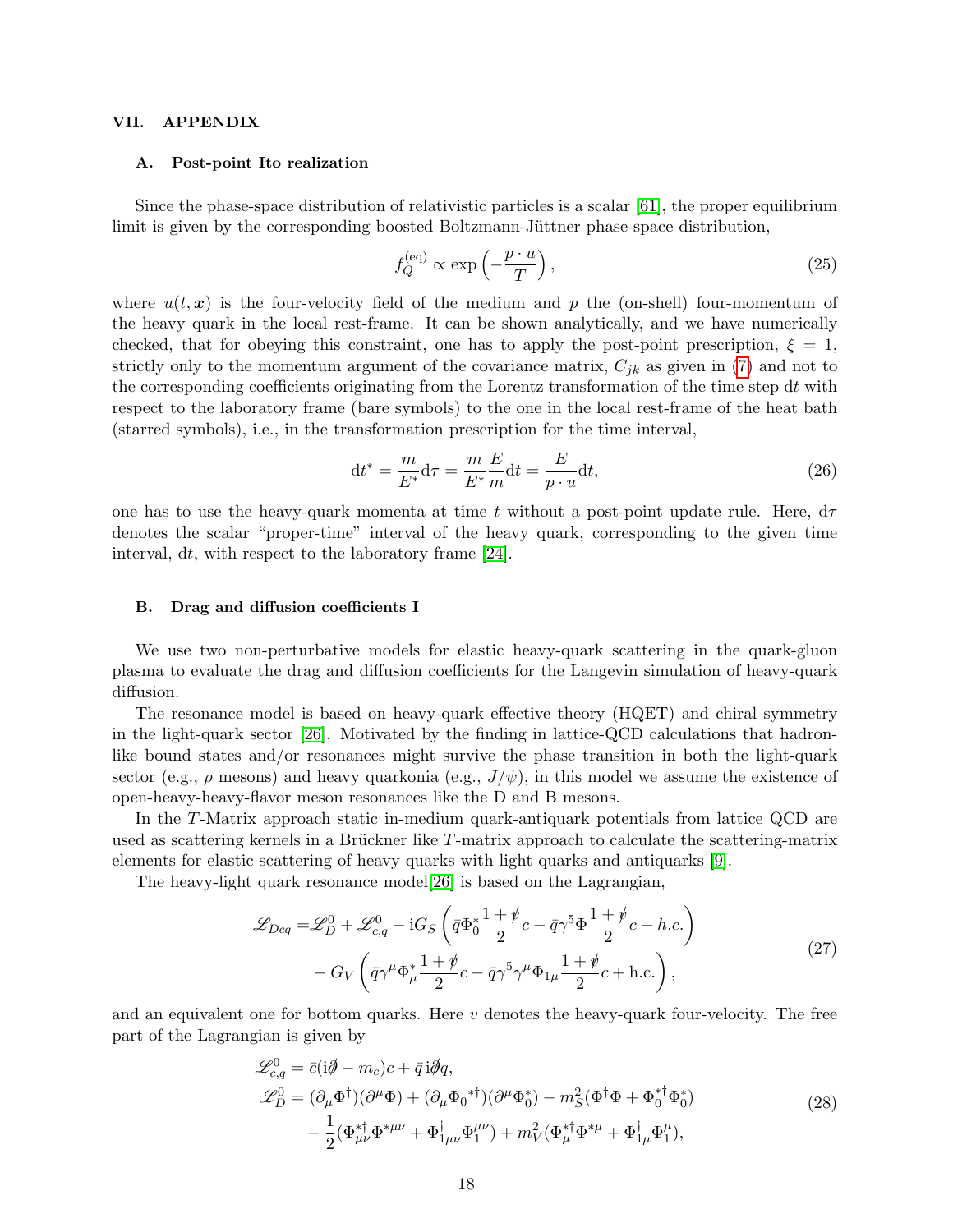where  $\Phi$  and  $\Phi_0^*$  are pseudo-scalar and scalar meson fields (corresponding to D and  $D_0^*$  mesons). Based on chiral symmetry, restored in the QGP phase, we also assume the existence of mass degenerate chiral-partner states. Further from heavy-quark effective symmetry one expects spin independence for both the masses,  $m<sub>S</sub> = m<sub>V</sub>$ , and the coupling constants,  $G<sub>S</sub> = G<sub>V</sub>$ . For the strange-quark states we take into account only the pseudo-scalar and vector states  $(D_s \text{ and } D_s^*$ , respectively).

The D-meson propagators are dressed with the corresponding one-loop self energy. Assuming charm- and bottom-quark masses of  $m_c = 1.5$  GeV and  $m_b = 4.5$  GeV, we adjust the masses of the physical D-meson-like resonances to  $m_D = 2$  GeV and  $m_B = 5$  GeV, in approximate agreement with the T-matrix models of heavy-light quark interactions in  $[62, 63]$  $[62, 63]$ . The coupling constant is chosen such as to obtain resonance widths of  $\Gamma_{D,B} = 0.75$  GeV.

With these propagators the elastic  $Q_q$ - and  $Q\bar{q}$ -scattering matrix elements are calculated and used for evaluation of the pertinent drag and diffusion coefficients for the heavy quarks, using [\(34\)](#page-19-1) and  $(35)$ . It turns out that particularly the s-channel processes through a  $D/B$ -meson like resonance provide a large efficiency for heavy-quark diffusion compared to the pQCD cross sections for the same elastic scattering processes. This results in charm-quark equilibration times  $\tau_{\text{eq}}^c = 2{\text -}10 \text{ fm}/c$ .

In order to justify the formation of D- and B-meson like resonances above  $T_c$ , in [\[9\]](#page-23-18) a Bruecknerlike in-medium T-matrix approach has been used for the description of elastic heavy-light-quark scattering in the QGP. After a three-dimensional reduction to a Lippmann-Schwinger equation, including a Breit correction, in-medium heavy-quark potentials from lQCD have been employed as the scattering kernels. As an upper limit of the interaction strength within such an approach, the internal-energy potential,

$$
U(r,T) = F(r,T) - T \frac{\partial F(r,T)}{\partial T},\qquad(29)
$$

has been used, where  $F$  is the free-energy potential from the lattice calculation. We take into account also the complete set of  $Q\bar{q}$  color states, assuming Casimir scaling of the corresponding potentials,

<span id="page-18-0"></span>
$$
V_8 = -\frac{1}{8}V_1, \quad V_{\overline{3}} = \frac{1}{2}V_1, \quad V_6 = -\frac{1}{4}V_1.
$$
\n(30)

After a partial-wave decomposition the Lippmann-Schwinger equation,

$$
T_{a,l}(E; q', q) = V_{a,l}(q', q)
$$
  
+  $\frac{2}{\pi} \int dk \, k^2 V_{a,l}(q', k) G_{Qq}(E, k)$   

$$
\times T_{a,l}(E; k, q)[1 - f_F(\omega_k^Q) - f_F(\omega_k^q)],
$$
 (31)

for the partial-wave components of each color channel, a, has been solved for the S- and P-wave components. Here, E is the center-of-momentum (CM) energy of the heavy-light quark system,  $q$ and  $q'$  the momenta of the heavy and light quark, and

$$
G_{qQ}(E,k) = \frac{1}{E - (\omega_k^q + i\Sigma_I^q) - (\omega_k^Q + i\Sigma_I^Q)}
$$
(32)

the corresponding two-particle propagator in the CM frame. It has been checked that the quasiparticle widths of  $\Gamma_I^{q,Q} = 2\Sigma_I^{q,Q} = 200$  MeV are consistent with a previous similar Br"uckner calculation [\[64\]](#page-24-12) for the light quarks and with the heavy-quark self-energies with the T-matrix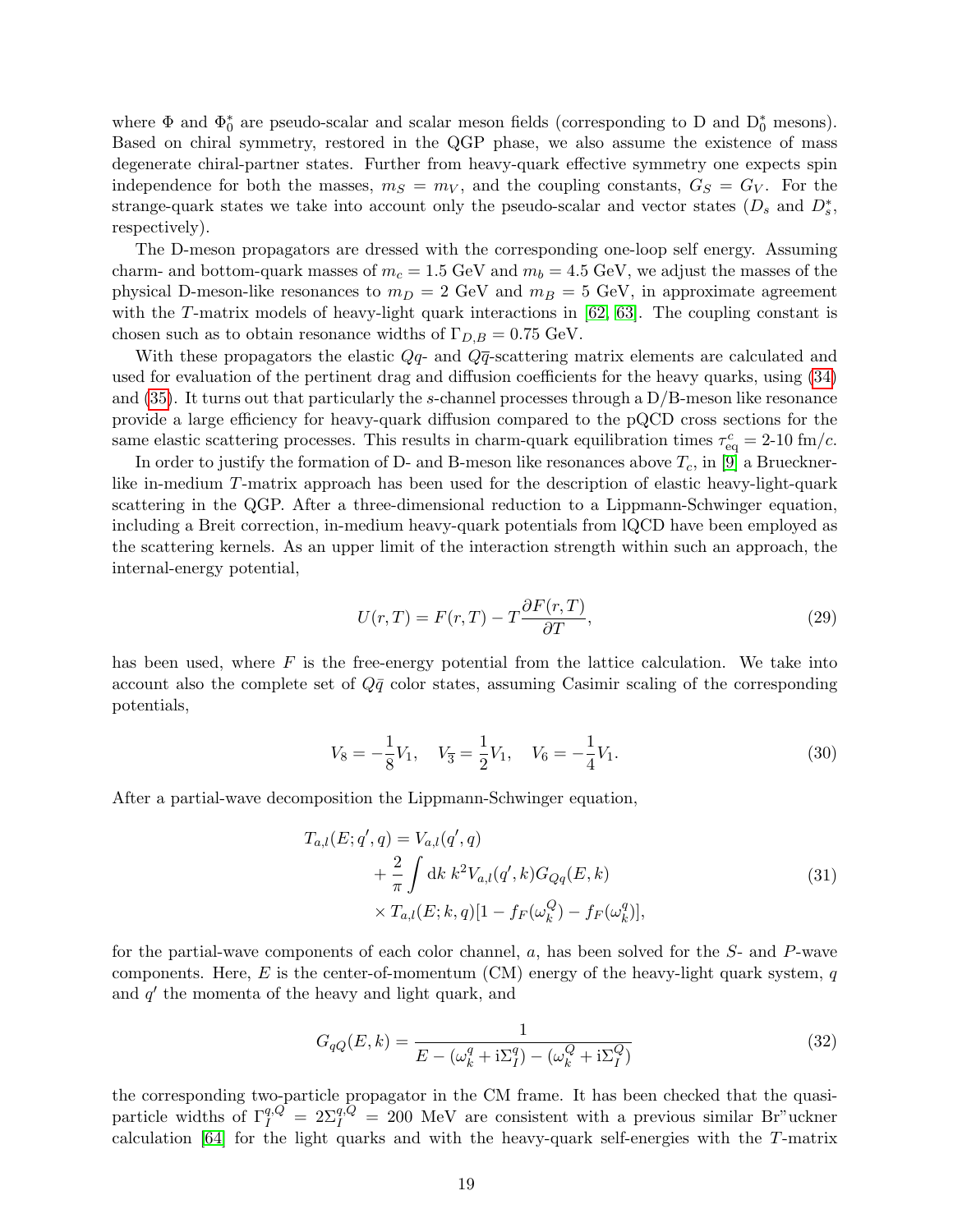solution of  $(31)$ . The relation with the invariant scattering-matrix elements in  $(34)$  is then given by

<span id="page-19-1"></span>
$$
\sum |\mathcal{M}|^2 = \frac{64\pi}{s^2} (s - m_q^2 + m_Q^2)^2 (s - m_Q^2 - m_q^2)^2
$$
  
 
$$
\times N_f \sum_a d_a \left( |T_{a,l=0}(s)|^2 + 3|T_{a,k=1}(s) \cos \theta_{\rm cm}|^2 \right).
$$
 (33)

The relation of elastic heavy-quark-scattering matrix elements with the drag and diffusion coefficients in the Langevin approach is given by integrals of the form

$$
\langle X(\mathbf{p}') \rangle = \frac{1}{2\omega_{\mathbf{p}}} \int_{\mathbb{R}^3} \frac{d^3 \mathbf{q}}{2E(\mathbf{q}) (2\pi)^3} \int_{\mathbb{R}^3} \frac{d^3 \mathbf{p}'}{2E(\mathbf{p}') (2\pi)^3} \int_{\mathbb{R}^3} \frac{d^3 \mathbf{q}'}{2E(\mathbf{q}') (2\pi)^3} \frac{1}{\gamma_Q} \sum_{g,q} |\mathcal{M}|^2 \times (2\pi)^4 \delta^{(4)}(p+q-p'-q') f_{q,g}(\mathbf{q}) X(\mathbf{p}') .
$$
\n(34)

Here, the integrations run over the three momenta of the incoming light quark or gluon,  $q$  and the momenta of the outgoing particles,  $p'$  and  $q'$ . The sum over the matrix element is taken over the spin and color degrees of freedom of both the incoming and outgoing particles;  $\gamma_Q = 6$  is the corresponding spin-color degeneracy factor for the incoming heavy quark, and  $f_{q,g}$  stands for the Boltzmann distribution function for the incoming light quark or gluon. In this notation, the drag and diffusion coefficients are given by

<span id="page-19-2"></span>
$$
A(\mathbf{p}) = \left\langle 1 - \frac{p\mathbf{p}'}{\mathbf{p}^2} \right\rangle,
$$
  
\n
$$
B_0(\mathbf{p}) = \frac{1}{4} \left\langle \mathbf{p}'^2 - \frac{(\mathbf{p}'\mathbf{p})^2}{\mathbf{p}^2} \right\rangle,
$$
  
\n
$$
B_1(\mathbf{p}) = \frac{1}{2} \left\langle \frac{(\mathbf{p}'\mathbf{p})^2}{\mathbf{p}^2} - 2\mathbf{p}'\mathbf{p} + \mathbf{p}^2 \right\rangle,
$$
\n(35)

with the bracket defined by the collision-integral functional  $(34)$ .

For both approaches we also include the leading-order perturbative QCD cross sections for elastic gluon heavy-quark scattering [\[65\]](#page-24-13), including a Debye screening mass  $m_{Dg} = gT$  in the gluon propagators, thus taming the t-channel singularities in the matrix elements. The strong-coupling constant is chosen as  $\alpha_s = g^2/(4\pi) = 0.4$ .

#### <span id="page-19-0"></span>C. Drag and diffusion coefficients II

The drag and diffusion coefficients employed in this study are taken from [\[9,](#page-23-18) [36\]](#page-23-38). While the choice of these parameters is well justified, the choice is far from unique. To explore the differences and possibly resulting systematic uncertainties in the observables, we compare the coefficients employed here with the drag and diffusion coefficients derived by the Nantes group see e.g. [\[66\]](#page-24-14).

Figure [14](#page-20-1) shows the comparison between the Nantes coefficients (labeled "HTL") and the coefficients used in the rest of the article, labeled "Resonance" and "T-matrix". Here HTL indicates the Nantes coefficients calculated following the definition in [\[35\]](#page-23-39), while "HTL tuned" corresponds to some tuning of the  $B_1$  and  $B_0$  coefficients in order to assure that the asymptotic distribution corresponds to Boltzmann Jütner (A is not tuned and kept as is), for details see ref. [\[67\]](#page-24-15). The figures indicate that the differences between the drag and diffusion coefficients are substantial (on average more than a factor of two) over all charm momenta.

Let us now compare how these differences influence the finally observed D-meson elliptic flow and the nuclear modification factor. In our numerical simulations we used the HTL coefficients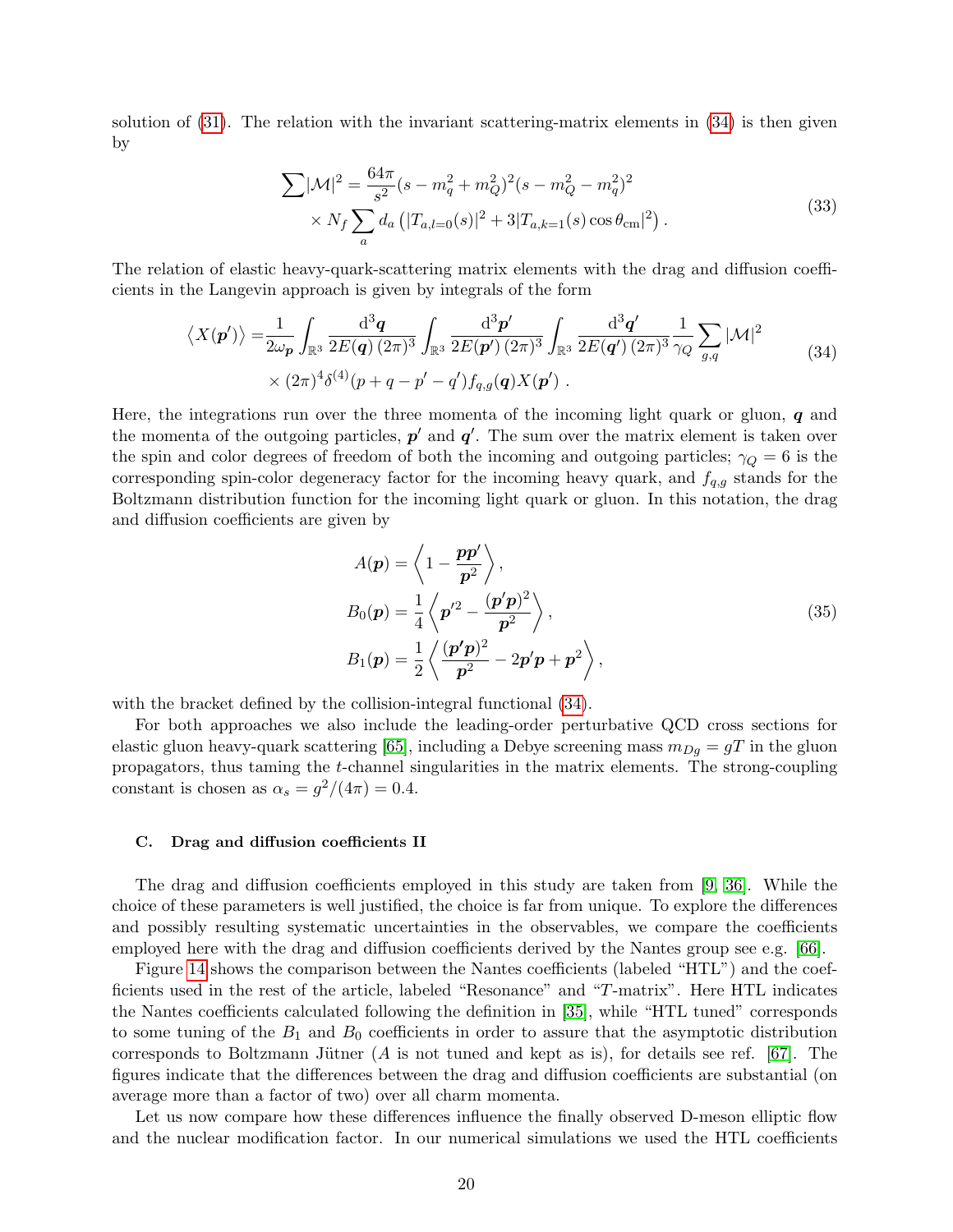

<span id="page-20-1"></span>FIG. 14. (Color online) Left: Comparison of the drag coefficients for charm quarks between the Nantes approach ("HTL") and our approach ("T-Matrix","Resonance"). Right: Comparison of the diffusion coefficients for charm quarks between the Nantes approach and our approach.

without any tuning, since the "tuned" ones were computed only up temperatures of 400 MeV. Fig. [16](#page-21-0) shows the comparison in detail.



FIG. 15. (Color online) Left: Comparison of the elliptic flows of charm quarks for different drag and diffusion coefficients. Right: Comparison of the nuclear modification factors of charm quarks for different drag and diffusion coefficients. Like in all the previous numerical simulations, even in this case the diffusion coefficients  $B_1$  and  $B_0$  are computed from the drag coefficient A using [\(21\)](#page-5-3).

#### <span id="page-20-0"></span>D. Underlying D- and B-meson spectra before semi-leptonic decays

The heavy flavor electron spectra at RHIC originate from D- and B-meson decays. These Dand B-meson spectra are obtained from our heavy quark calculations applying a fragmentation or a coalescence mechanism. They are displayed in Fig. [17](#page-21-1) for the case of the Peterson fragmentation without using a  $k$ -factor, in Fig. [18](#page-21-2) for the case of the Peterson fragmentation applying a  $k$ -factor of 3 and finally for the case of using a coalescence mechanism (Fig. [19\)](#page-22-0).

These spectra can act as a prediction for future D- and B-meson measurements at RHIC energies. On the one hand they allow for a comparison of our hadronization mechanisms to experimental data and on the other hand for a comparison of the decay to heavy flavor electrons performed using PYTHIA.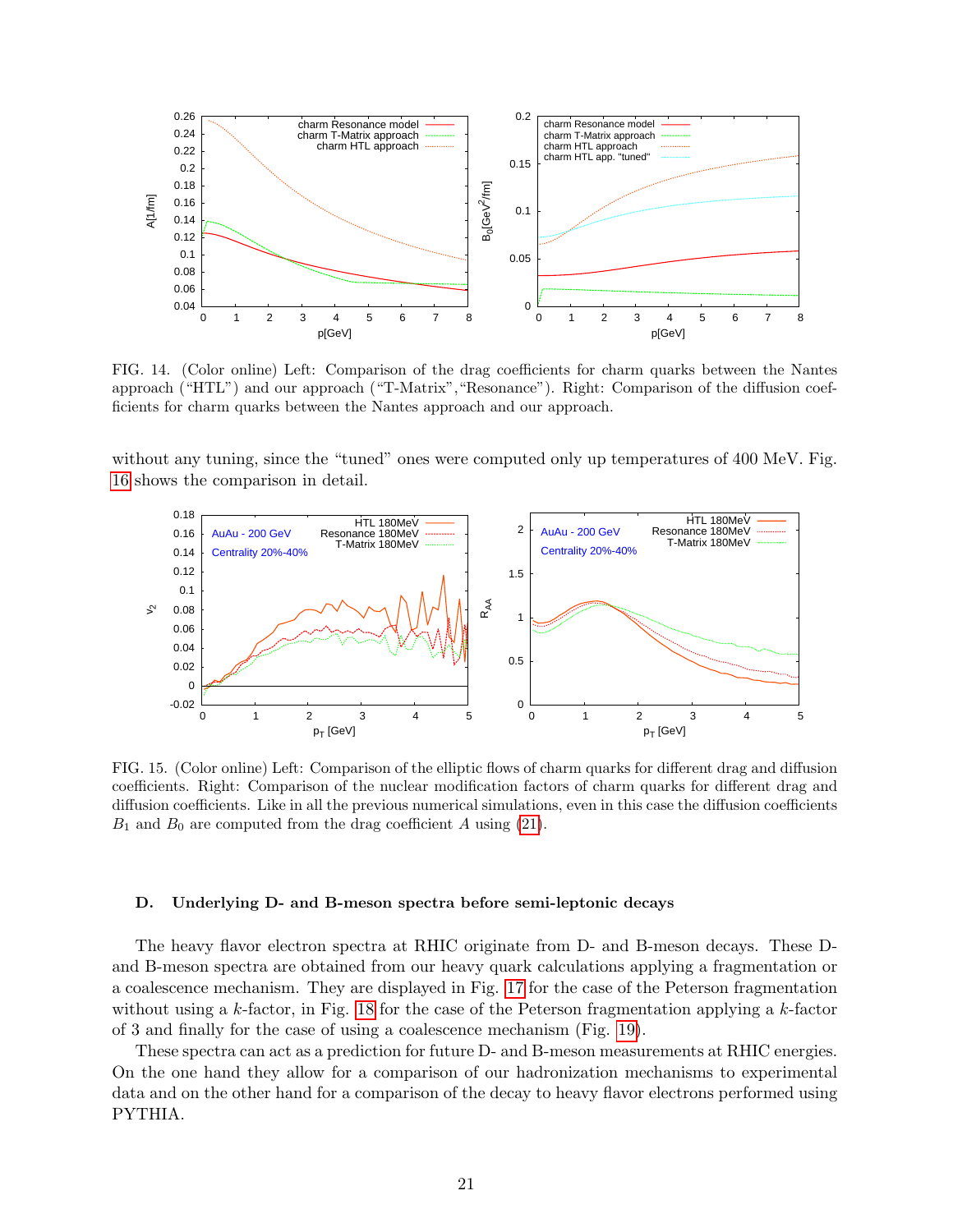

<span id="page-21-0"></span>FIG. 16. (Color online) Left: Comparison of the elliptic flows of charm quarks for different drag and diffusion coefficients. Right: Comparison of the nuclear modification factors of charm quarks for different drag and diffusion coefficients. In the numerical simulations performed to produce these plots only the  $B_1$  coefficients are computed from the  $A$  coefficients using [21,](#page-5-3) while the  $B_0$  coefficients are taken from the underlying models for the HQ scattering cross sections.



<span id="page-21-1"></span>FIG. 17. (Color online) Elliptic flow  $v_2$  (left) and nuclear modification factor  $R_{AA}$  (right) of D- and Bmesons using Peterson fragmentation in Au+Au collisions at  $\sqrt{s_{NN}} = 200 \,\text{GeV}$ . We use a rapidity cut of  $|y| < 0.35$ .



<span id="page-21-2"></span>FIG. 18. (Color online) Elliptic flow  $v_2$  (left) and nuclear modification factor  $R_{AA}$  (right) of D- and Bmesons using Peterson fragmentation and a k-factor of 3 in Au+Au collisions at  $\sqrt{s_{NN}} = 200 \,\text{GeV}$ . We use a rapidity cut of  $|y| < 0.35$ .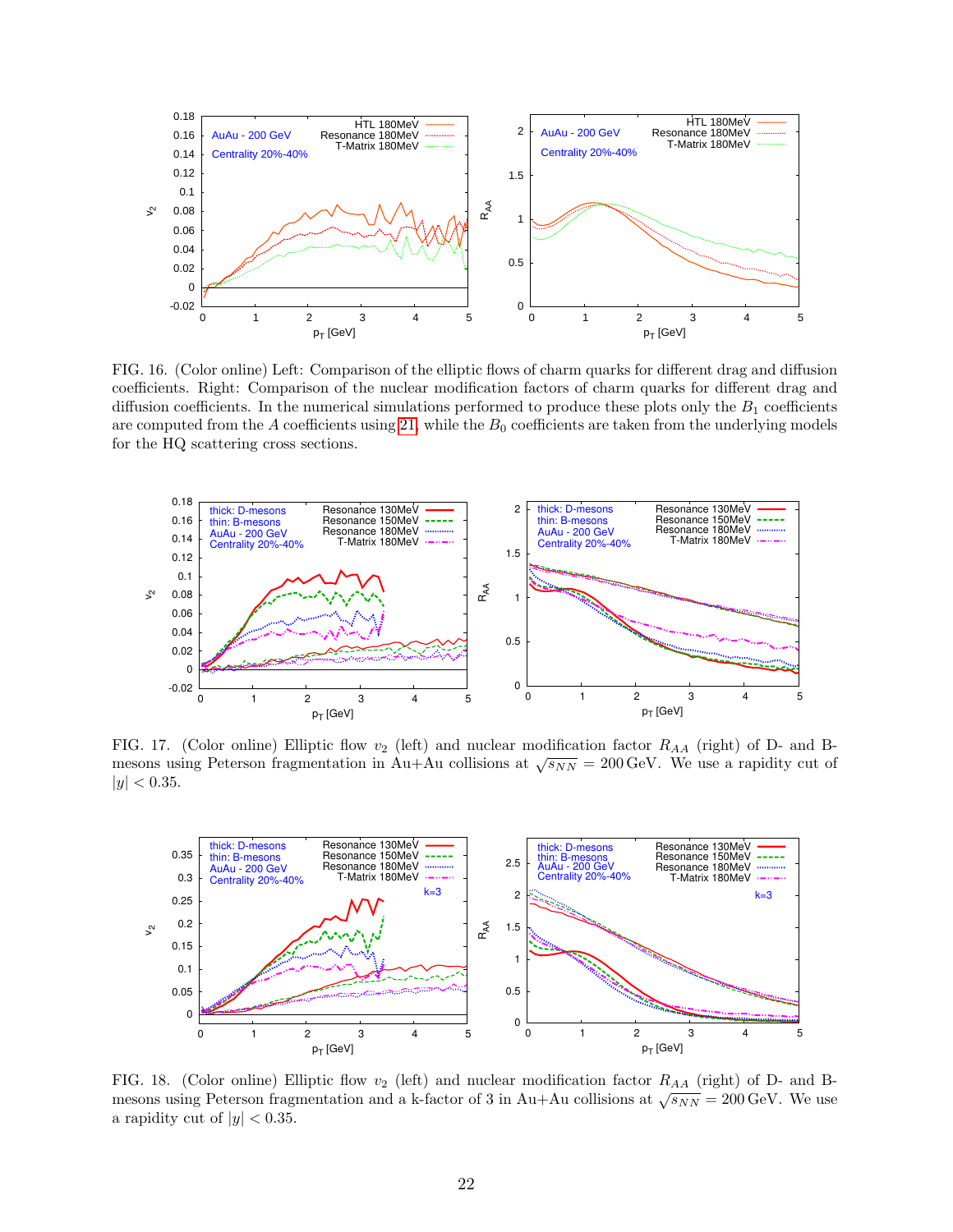

<span id="page-22-0"></span>FIG. 19. (Color online) Elliptic flow  $v_2$  (left) and nuclear modification factor  $R_{AA}$  (right) of D- and B-mesons using coalescence in Au+Au collisions at  $\sqrt{s_{NN}} = 200 \,\text{GeV}$ . We use a rapidity cut of  $|y| < 0.35$ .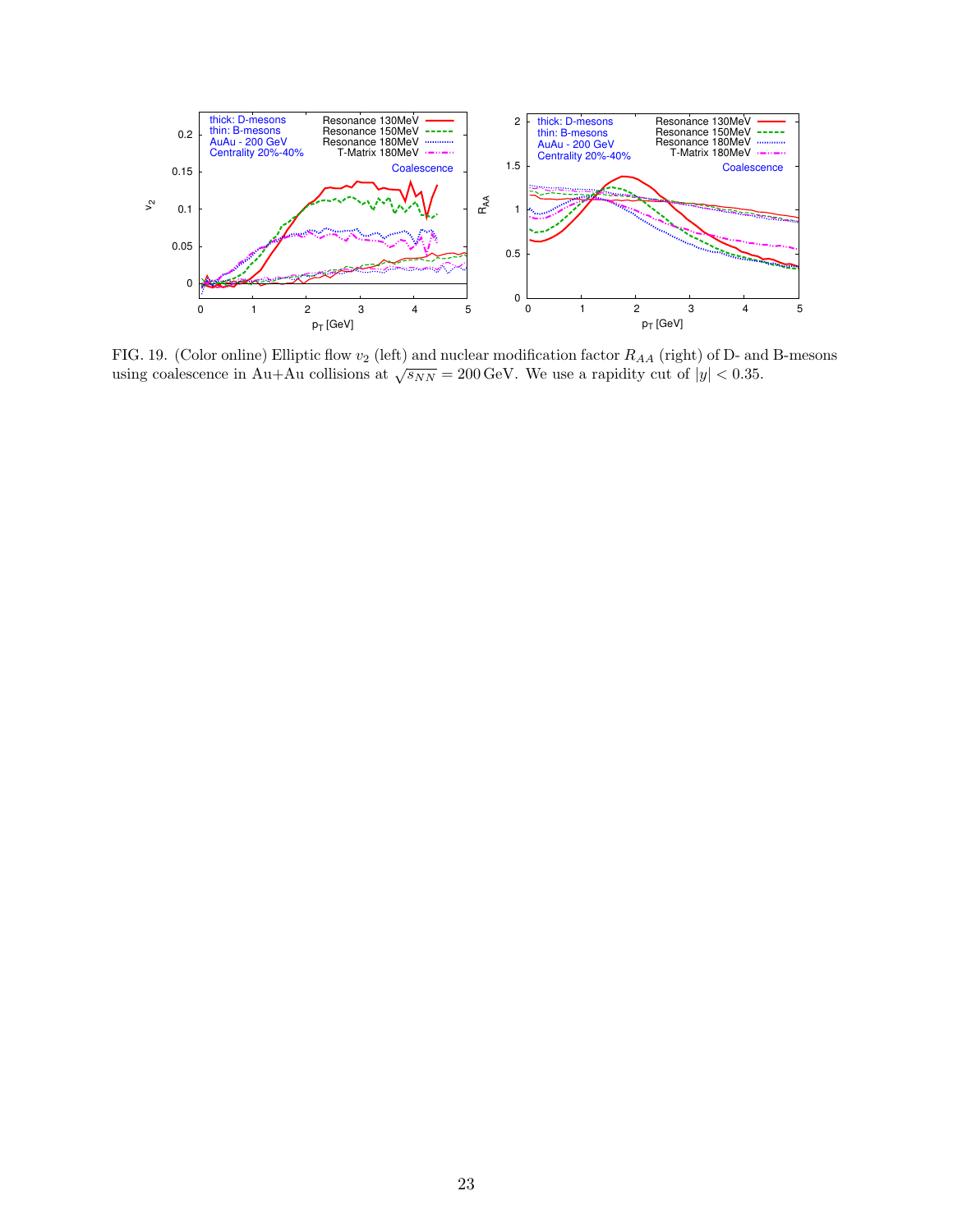- <span id="page-23-0"></span>[1] J. Adams et al. (STAR Collaboration), [Nucl. Phys. A](http://dx.doi.org/10.1016/j.nuclphysa.2005.03.085) 757, 102 (2005), [arXiv:nucl-ex/0501009 \[nucl-ex\].](http://arxiv.org/abs/nucl-ex/0501009)
- [2] K. Adcox et al. (PHENIX Collaboration), [Nucl. Phys. A](http://dx.doi.org/10.1016/j.nuclphysa.2005.03.086) 757, 184 (2005), [arXiv:nucl-ex/0410003 \[nucl](http://arxiv.org/abs/nucl-ex/0410003)[ex\].](http://arxiv.org/abs/nucl-ex/0410003)
- <span id="page-23-1"></span>[3] B. Müller, J. Schukraft, and B. Wyslouch, [Ann. Rev. Nucl. Part. Sci.](http://dx.doi.org/10.1146/annurev-nucl-102711-094910) 62, 361 (2012).
- <span id="page-23-2"></span>[4] S. Bass, M. Belkacem, M. Bleicher, M. Brandstetter, L. Bravina, et al., Prog. Part. Nucl. Phys. 41, 255 (1998).
- <span id="page-23-3"></span>[5] M. Bleicher, E. Zabrodin, C. Spieles, S. Bass, C. Ernst, et al., J. Phys. G 25, 1859 (1999).
- <span id="page-23-4"></span>[6] D. H. Rischke, S. Bernard, and J. A. Maruhn, Nucl. Phys. A 595, 346 (1995).
- <span id="page-23-5"></span>[7] D. H. Rischke, Y. Pursun, and J. A. Maruhn, Nucl. Phys. A 595, 383 (1995).
- <span id="page-23-6"></span>[8] R. Rapp and H. van Hees, (2009), published in R. C. Hwa, X.-N. Wang (Ed.), Quark Gluon Plasma 4, World Scientific, p. 111, [arXiv:0903.1096 \[hep-ph\].](http://arxiv.org/abs/arXiv:0903.1096 [hep-ph])
- <span id="page-23-18"></span>[9] H. van Hees, M. Mannarelli, V. Greco, and R. Rapp, Phys. Rev. Lett. 100, 192301 (2008).
- [10] H. van Hees, V. Greco, and R. Rapp, (2007), [arXiv:0706.4456 \[hep-ph\].](http://arxiv.org/abs/0706.4456)
- [11] V. Greco, H. van Hees, and R. Rapp, (2007), [arXiv:0709.4452 \[hep-ph\].](http://arxiv.org/abs/0709.4452)
- [12] H. van Hees, M. Mannarelli, V. Greco, and R. Rapp, Eur. Phys. J. 61, 799 (2009).
- [13] R. Rapp, D. Cabrera, V. Greco, M. Mannarelli, and H. van Hees, (2008), [arXiv:0806.3341 \[hep-ph\].](http://arxiv.org/abs/0806.3341)
- <span id="page-23-7"></span>[14] R. Rapp and H. van Hees, (2008), published in The Physics of Quarks: New Research, Nova Publishers (Horizons in World Physics, Vol. 265) (2009), [arXiv:0803.0901 \[hep-ph\].](http://arxiv.org/abs/0803.0901)
- <span id="page-23-8"></span>[15] M. He, R. J. Fries, and R. Rapp, [Phys. Rev. Lett.](http://dx.doi.org/10.1103/PhysRevLett.110.112301) **110**, 112301 (2013).
- <span id="page-23-9"></span>[16] M. He, R. J. Fries, and R. Rapp, [Nucl. Phys. A](http://dx.doi.org/10.1016/j.nuclphysa.2012.12.039) 910-911, 409 (2013).
- <span id="page-23-10"></span>[17] J. Aichelin, P. B. Gossiaux, and T. Gousset, [Acta Phys. Polon. B](http://dx.doi.org/10.5506/APhysPolB.43.655) 43, 655 (2012).
- <span id="page-23-11"></span>[18] J. Uphoff, O. Fochler, Z. Xu, and C. Greiner, Phys. Rev. C 84, 024908 (2011).
- <span id="page-23-12"></span>[19] J. Uphoff, O. Fochler, Z. Xu, and C. Greiner, [Phys. Lett. B](http://dx.doi.org/ 10.1016/j.physletb.2012.09.069) **717**, 430 (2012).
- <span id="page-23-13"></span>[20] C. Young, B. Schenke, S. Jeon, and C. Gale, Phys. Rev. C 86[, 034905 \(2012\).](http://dx.doi.org/ 10.1103/PhysRevC.86.034905)
- <span id="page-23-14"></span>[21] G. D. Moore and D. Teaney, Phys. Rev. C **71**, 064904 (2005).
- [22] I. Vitev, A. Adil, and H. van Hees, J. Phys. G 34, S769 (2007).
- [23] P. Gossiaux, J. Aichelin, T. Gousset, and V. Guiho, J. Phys. G 37, 094019 (2010).
- <span id="page-23-37"></span>[24] P. B. Gossiaux, S. Vogel, H. van Hees, J. Aichelin, R. Rapp, M. He, and M. Bluhm, Phys. Rev. C (2011).
- <span id="page-23-15"></span>[25] P. Gossiaux, J. Aichelin, and T. Gousset, Prog. Theor. Phys. Suppl. 193, 110 (2012).
- <span id="page-23-16"></span>[26] H. van Hees and R. Rapp, Phys. Rev. C **71**, 034907 (2005).
- <span id="page-23-17"></span>[27] H. van Hees, V. Greco, and R. Rapp, Phys. Rev. C **73**, 034913 (2006).
- <span id="page-23-19"></span>[28] H. Petersen, J. Steinheimer, G. Burau, M. Bleicher, and H. Stöcker, Phys. Rev. C  $78$ , 044901 (2008).
- <span id="page-23-20"></span>[29] J. Steinheimer, M. Bleicher, H. Petersen, S. Schramm, H. Stöcker, et al., Phys. Rev. C 77, 034901 (2008).
- <span id="page-23-21"></span>[30] H. Petersen, C. Coleman-Smith, S. A. Bass, and R. Wolpert, J. Phys. G 38, 045102 (2011).
- <span id="page-23-22"></span>[31] Q. feng Li, J. Steinheimer, H. Petersen, M. Bleicher, and H. Stöcker, Phys. Lett. B  $674$ , 111 (2009).
- <span id="page-23-23"></span>[32] F. Cooper and G. Frye, Phys. Rev. D 10, 186 (1974).
- <span id="page-23-24"></span>[33] P. Huovinen and H. Petersen, [Eur. Phys. J. A](http://dx.doi.org/10.1140/epja/i2012-12171-9) 48, 171 (2012).
- <span id="page-23-25"></span>[34] B. Svetitsky, Phys. Rev. D **37**, 2484 (1988).
- <span id="page-23-39"></span>[35] M. Golam Mustafa, D. Pal, and D. Kumar Srivastava, Phys. Rev. C 57, 889 (1998).
- <span id="page-23-38"></span>[36] H. van Hees, V. Greco, and R. Rapp, Phys. Rev. C 73, 034913 (2006).
- <span id="page-23-26"></span>[37] P. B. Gossiaux and J. Aichelin, Phys. Rev. C 78, 014904 (2008).
- <span id="page-23-27"></span>[38] P. B. Arnold, Phys. Rev. E  $61$ , 6091 (2000).
- <span id="page-23-28"></span>[39] M. He, H. van Hees, P. B. Gossiaux, R. J. Fries, and R. Rapp, Phys. Rev. E 88, 032138 (2013).
- <span id="page-23-29"></span>[40] J. Dunkel and P. Hänggi, Physics Reports  $471$ , 1 (2009).
- <span id="page-23-30"></span>[41] M. He, H. van Hees, P. B. Gossiaux, R. J. Fries, and R. Rapp, Phys. Rev. E 88[, 032138 \(2013\).](http://dx.doi.org/ 10.1103/PhysRevE.88.032138)
- <span id="page-23-31"></span>[42] R. Rapp, V. Greco, and H. van Hees, Nucl. Phys. A 774, 685 (2006).
- <span id="page-23-32"></span>[43] M. He, R. J. Fries, and R. Rapp, Phys. Lett. B **701**, 445 (2011).
- <span id="page-23-33"></span>[44] P. Huovinen, P. Kolb, U. W. Heinz, P. Ruuskanen, and S. Voloshin, Phys. Lett. B 503, 58 (2001).
- <span id="page-23-34"></span>[45] D. Krieg and M. Bleicher, Eur. Phys. J. A 39, 1 (2009).
- <span id="page-23-35"></span>[46] C. Peterson, D. Schlatter, I. Schmitt, and P. M. Zerwas, [Phys. Rev. D](http://dx.doi.org/10.1103/PhysRevD.27.105) 27, 105 (1983).
- <span id="page-23-36"></span>[47] J. Chrin, Z. Phys. C **36**[, 163 \(1987\).](http://dx.doi.org/10.1007/BF01556176)